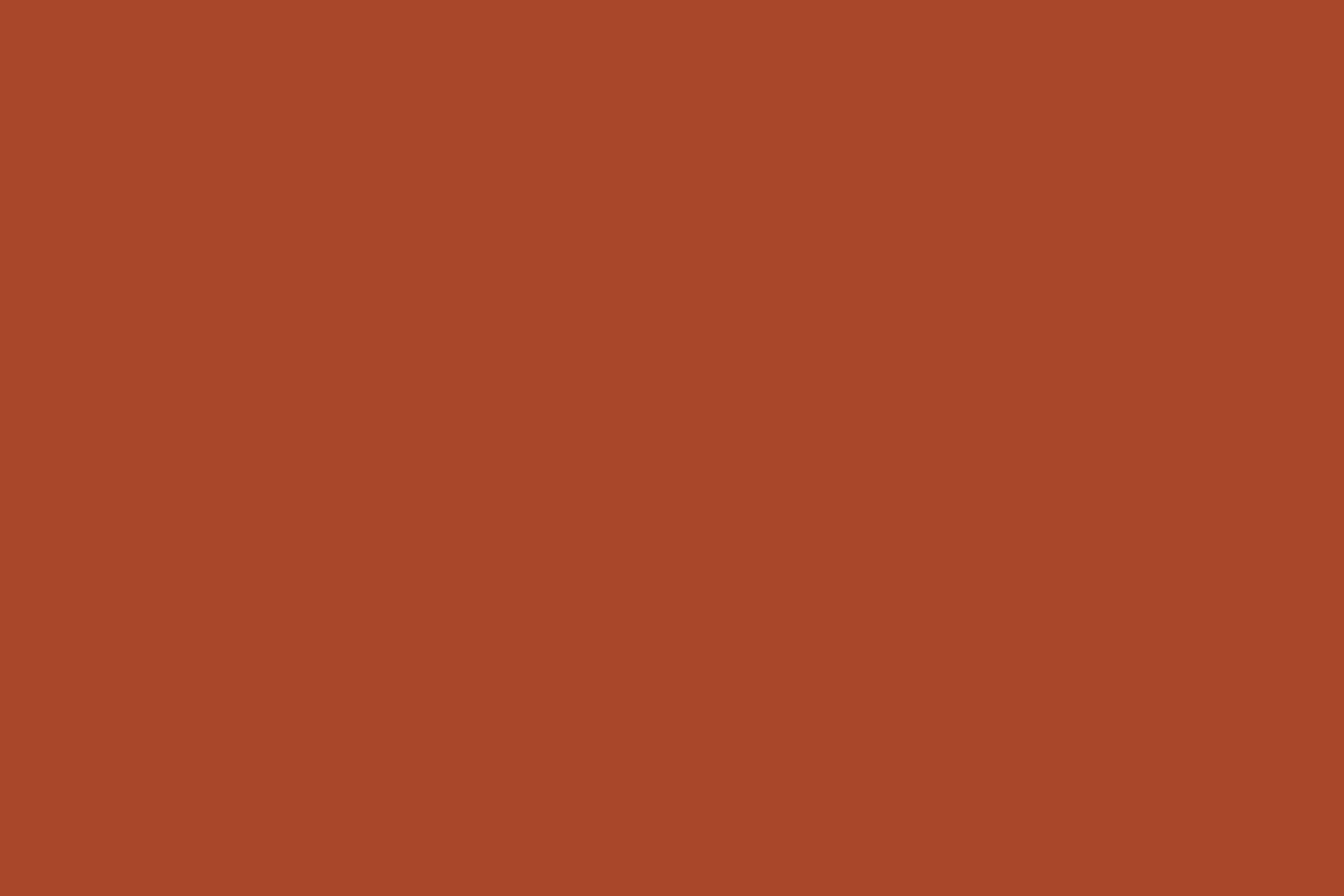**Master of Fine Arts Graduates 2005**

Indiana University, Bloomington Henry Radford Hope School of Fine Arts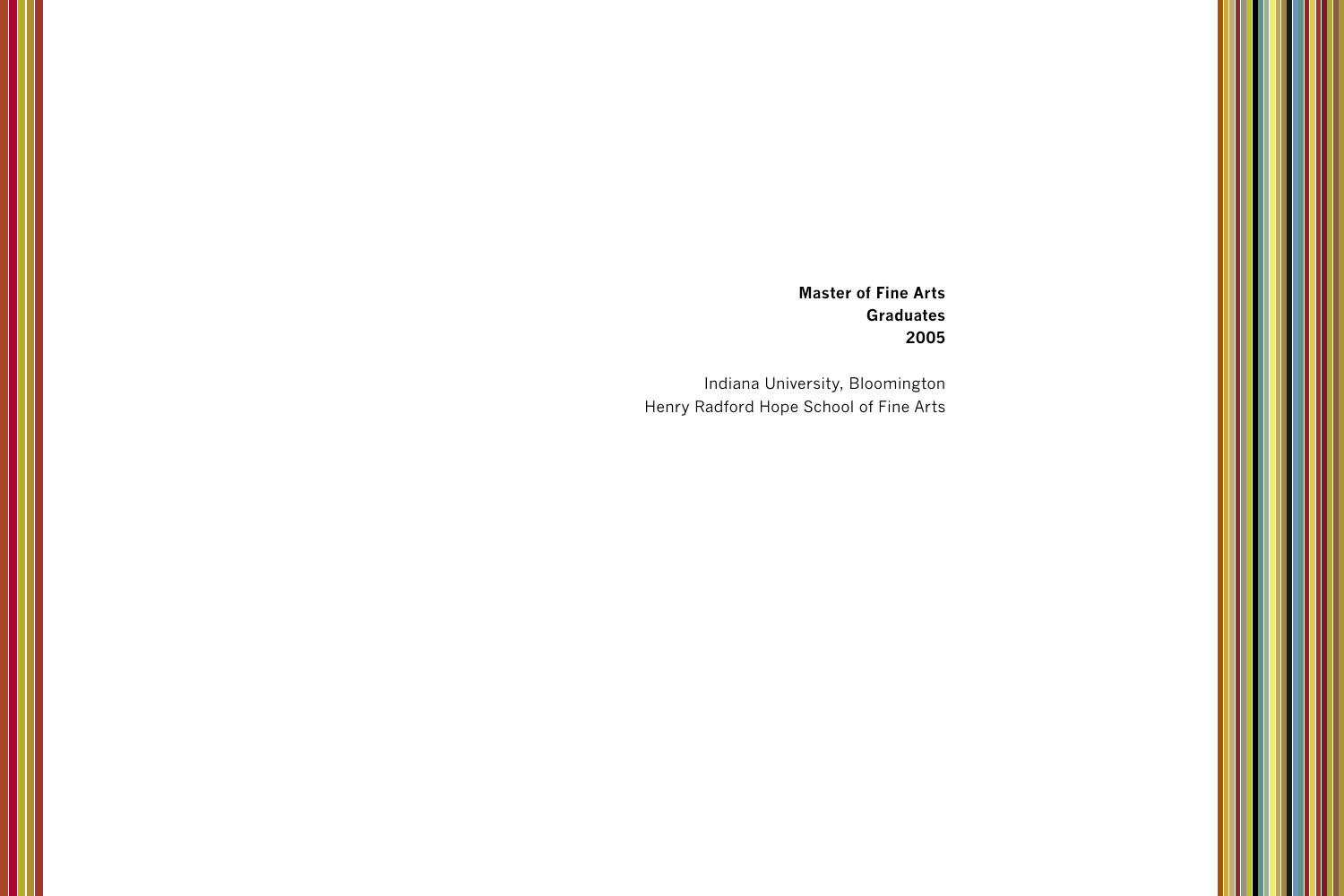# *Jumping on a Moving Train*

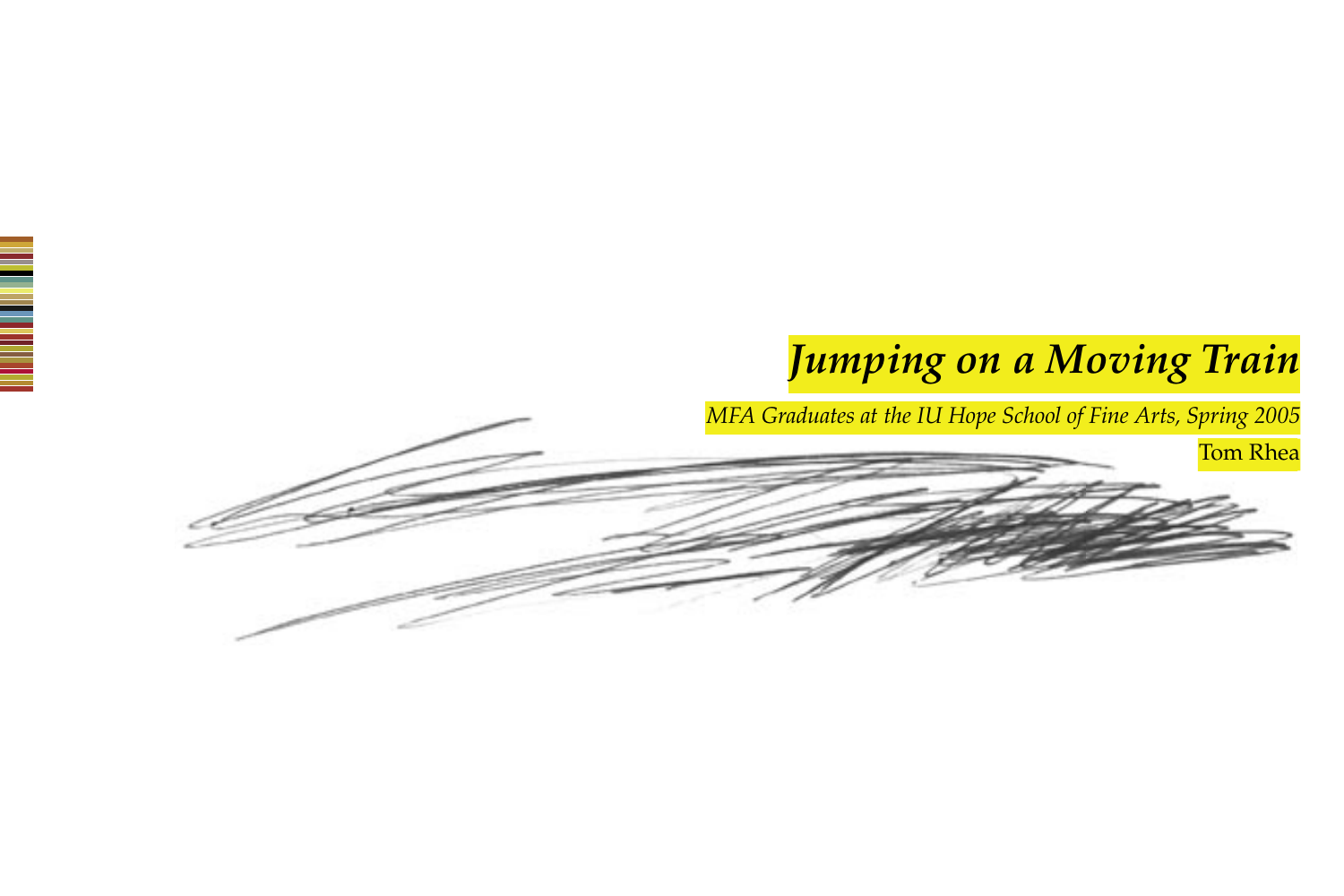

Attempting to follow the progress of MFA students over the course of their instruction is like pressing your eye to a keyhole that opens into a **large**, **busy** room. Attending critiques, or viewing the periodic group shows gives some idea of individual styles, but a viewer ends up being **frustrated and tantalized**, wanting to see and know more. Even the process of assembling the images for this catalog proved challenging. Judging an artist's work based on one or two pieces is like judging an individual's worth based on observing them for a single day. **One fervently hopes** that it's the right day. If the art program is any good, the process of graduate education will necessarily involve **challenging**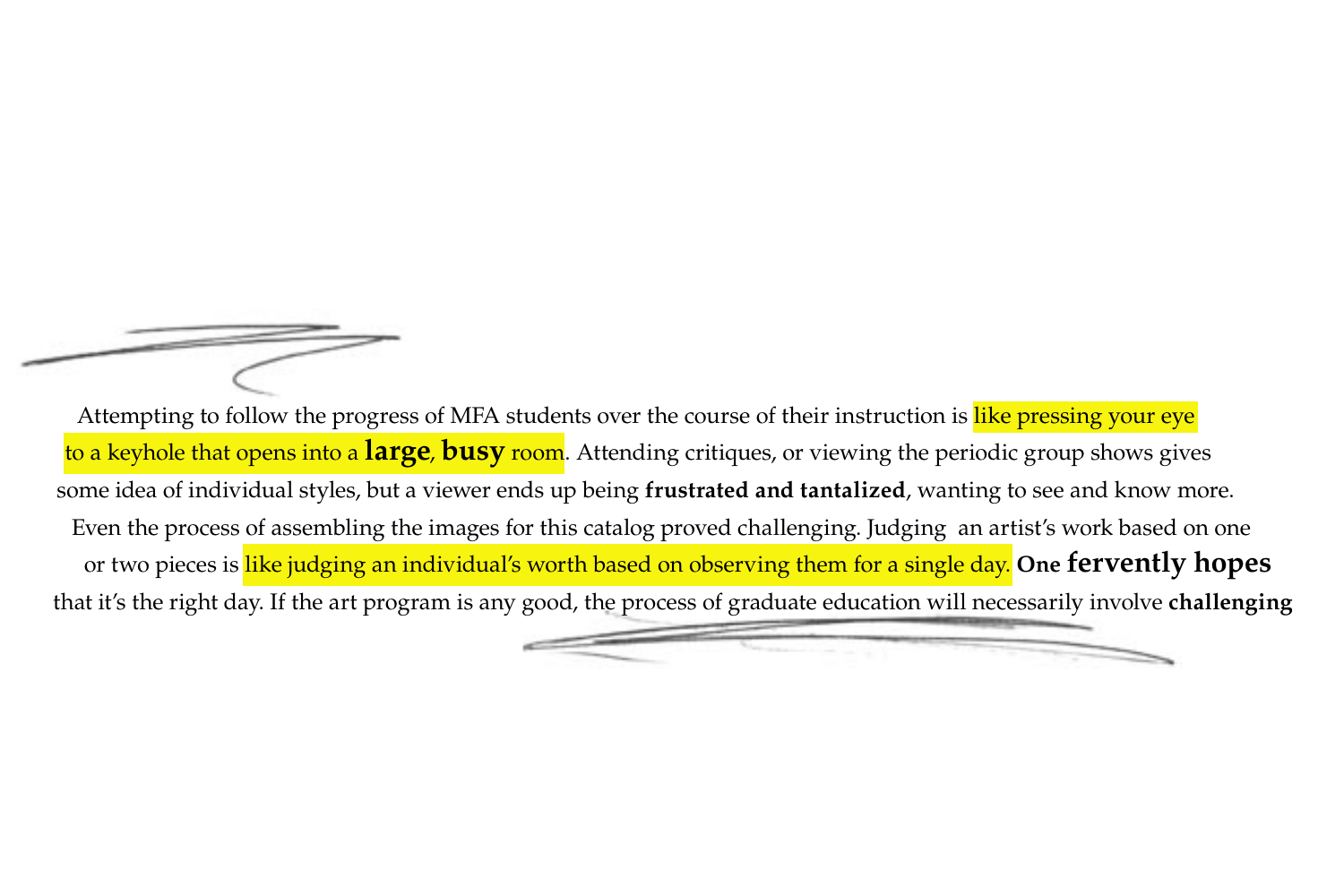– *and sometimes destroying* – old, previously **cherished** beliefs and priorities. Viewing works that proceed from this process of breaking down can be **chaotic**, **misleading or even demoralizing**. When a family enters its third week of living with the disruption of construction work, drywall dust, noise, plastic sheeting, this may not be the best time to get **a clear idea** from them of the wonderful new kitchen they will have when the work concludes.

Several years ago, I approached some senior faculty members about the possibility of finding venues for the graduate students to show their work more often during their time in school. The responses I got were negative, along the lines of "They are just not ready. Two years can be a very short time, and there isn't room in there for public exposure. It's just not where I want their **energy** going during that process." This was a disappointing answer at the time. The whirl of thesis shows every spring marked my first introduction to many artists, yet I never attended the shows of any season where I didn't encounter two or three works that I ached to buy. And whichever work I didn't buy would turn up twelve months later on the cover of *New American Painting*, and renew my acquisitive remorse all over again.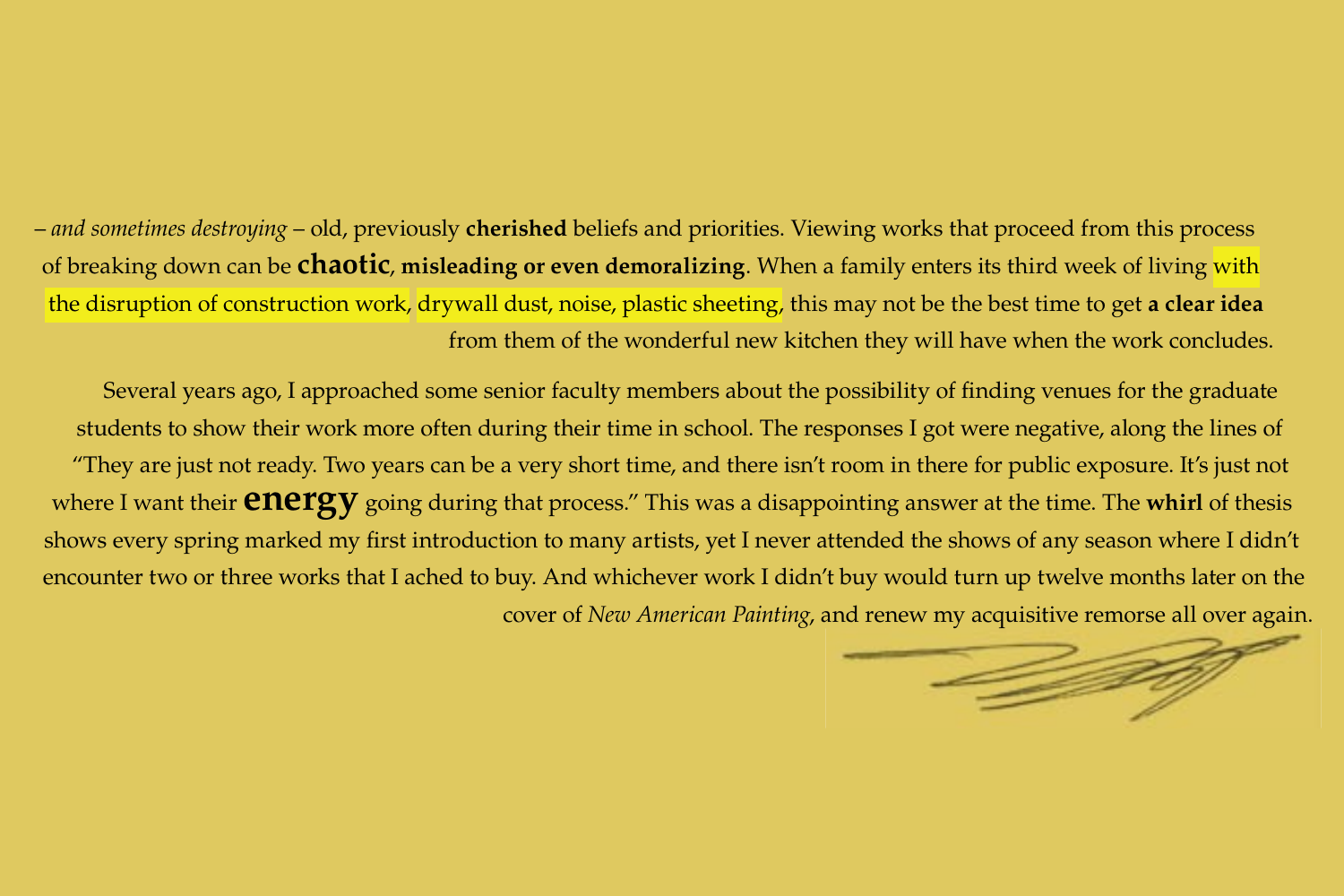The **creative process** usually breaks into two phases, a *creative* and a **critical** phase, each containing entirely distinct and separate modes of thought and different ways of processing visual information. In the fever of creation, when disparate threads start to gel, when the metal gets hot, the clay gets centered, the palette fills with just the right colors, – this may be the worst time to mentally write your biography. **When creation flows, the critical mind sleeps**. Alternatively, when the critic scolds, creativity withers. Henry Miller said he wrote his most **fantastic** prose while lying in bed, in the hours before arising. Of course it would appear so, because his critic had not yet awakened.

The essential difficulty of graduate school consists of having to create in spite of a constant, heightened critical awareness, living in a state of critical martial law. The scholarship student with the promising tennis serve finds it destroyed by the selfconsciousness of learning a new technique. The **fluency and power** will only return when all the new moves become unconscious again. After decades of watching students endure the **rigors** of graduate instruction, I understand that the most important lesson each must learn is **confidence**. In tennis, it's what allows an older, slower player to prevail over a younger, stronger opponent.

This may mean buying into the show biz aspect of art, the essential hucksterism of **selling what you sell with pure conviction**. It may mean the **steady incrementalism** of lessons learned and assimilated, like an IV drip. It may mean a **final rebellion and refusal** of all authority, defining one's style through opposition and restoring an original youthful arrogance. It always means giving the crucial advantage to the creative over the critical.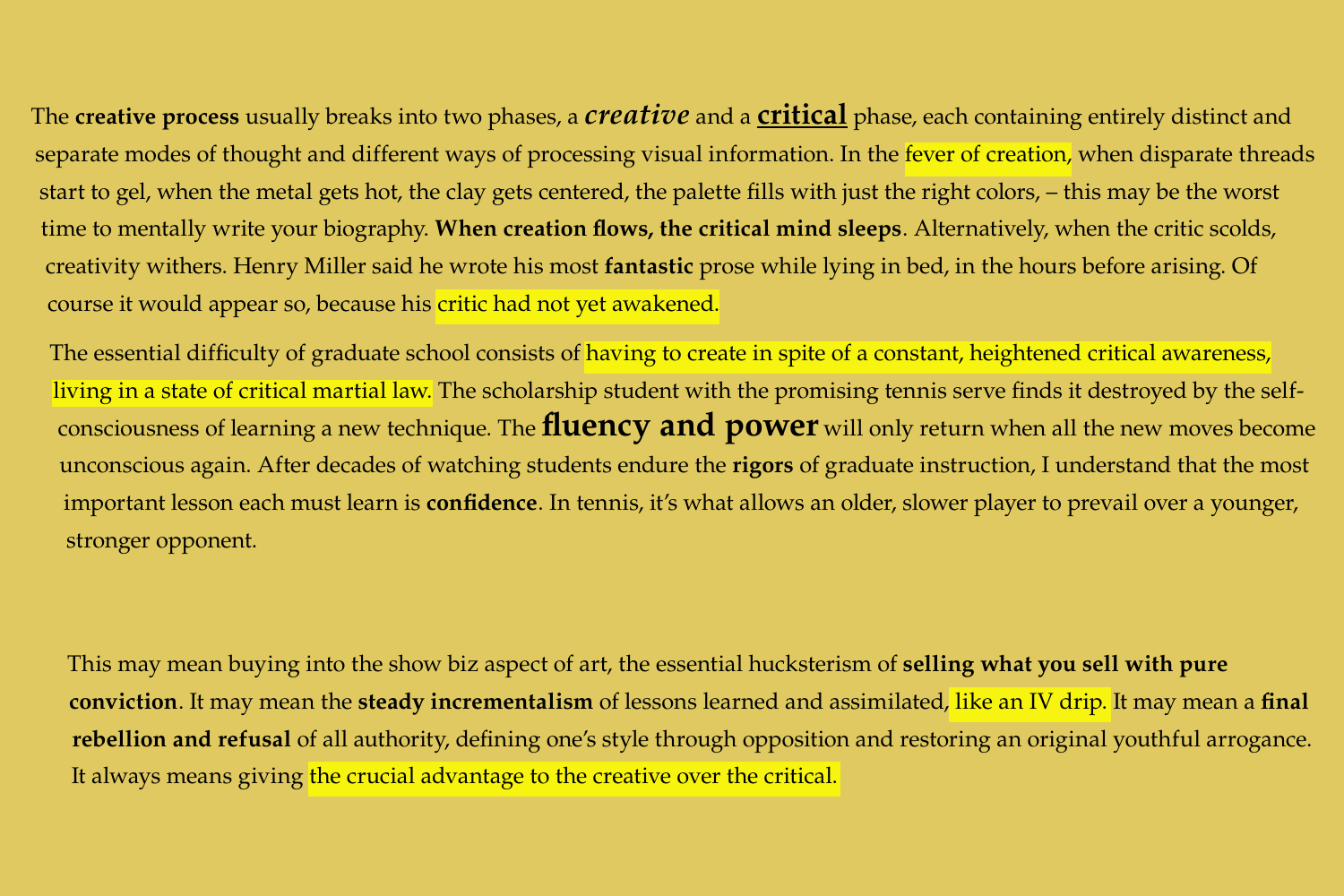The graduate students assembled here, ready or not, must now make room in their creative life for **public exposure**. Entering a culture at a time of dwindling public funds, failing galleries and arts publications, and a surfeit of other art graduates, this step can look like stepping off a cliff, **or jumping on a moving train**. The viewing public must always honor the **dogged courage** it takes to pursue art today, a seemingly quixotic and anachronistic pursuit in this electronic age. If a fortunate fate allows us to stay in contact with some of them over the years, we might witness a **powerful resolution** to youthful conflicts, after false starts or exhausted conceits. Some *dormant lessons may deliver their payloads long after they were originally transmitted* or some early promise kept. **In the end we must accept that any viewing remains a partial viewing**, **made sensible only in the context of interminable striving**. The grandeur of any art career consists in the **humility** in which is undertaken **each successive failed attempt**.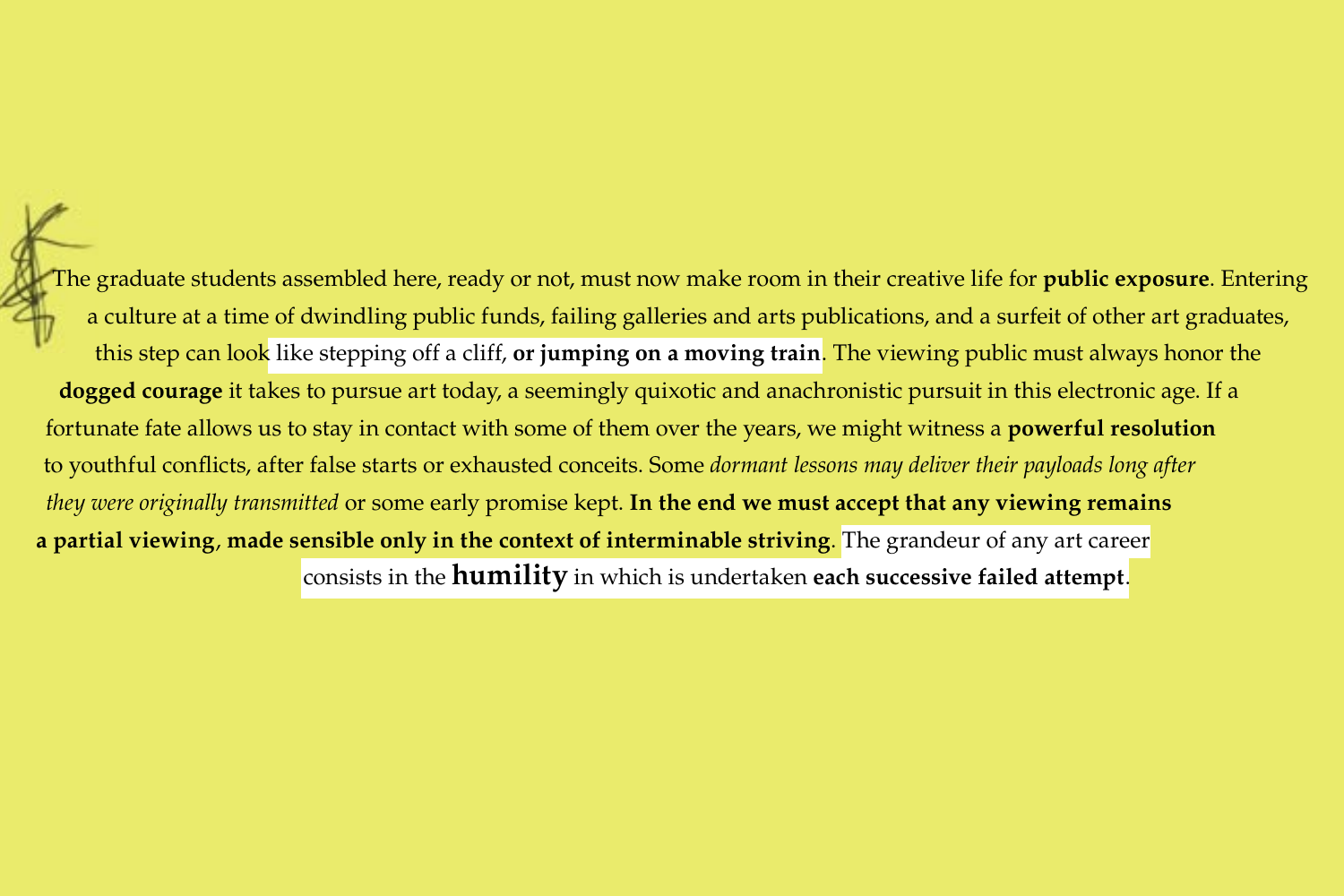**2005 MFA Graduates:** Parad Archambault Painting Matthew Ballou Painting Dennis Chamberlin Photography Jennifer Chapman Photography Matthew Choberka Painting Jamie Combs Painting Josh Crow Painting Aaron James Drew Printmaking Ruth Droppo Printmaking Stacy Elko Printmaking Richard Estrin Painting Rebecca Foley Photography John Kent Garrott Metalsmithing and Jewelry Design Andrew Glenn Printmaking Robert Graf Ceramics Arthur Hash Metalsmithing and Jewelry Design Adrienne Hooker Graphic Design Rosemary Kate Jesionowski Photography Sam King Painting Young-Ae Lee Printmaking Melanie Lowrance Painting Ambica Prakash Graphic Design Brian Smith Painting Sarah H. Son Painting Nathan A. Sonnenberg Ceramics Greg Stahly Ceramics Hunter W. Stamps Ceramics Carol-lynn Swol Metalsmithing and Jewelry Design Jacob Urbanski Photography Brandon Whightsel Painting David Wolske Graphic Design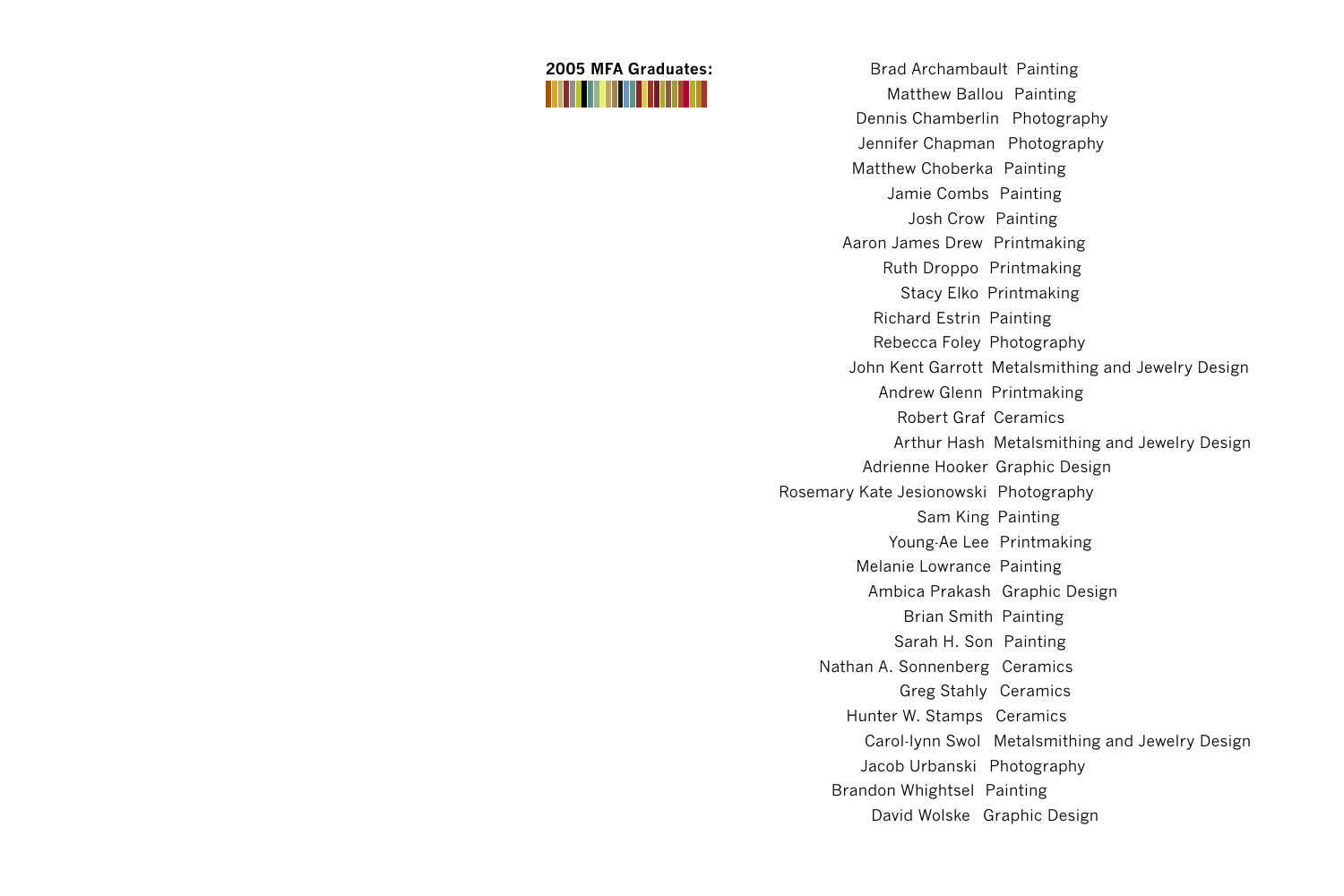

### **Brad Archambault** MFA Painting BFA, University of New Hampshire

"Tilting table" Oil on canvas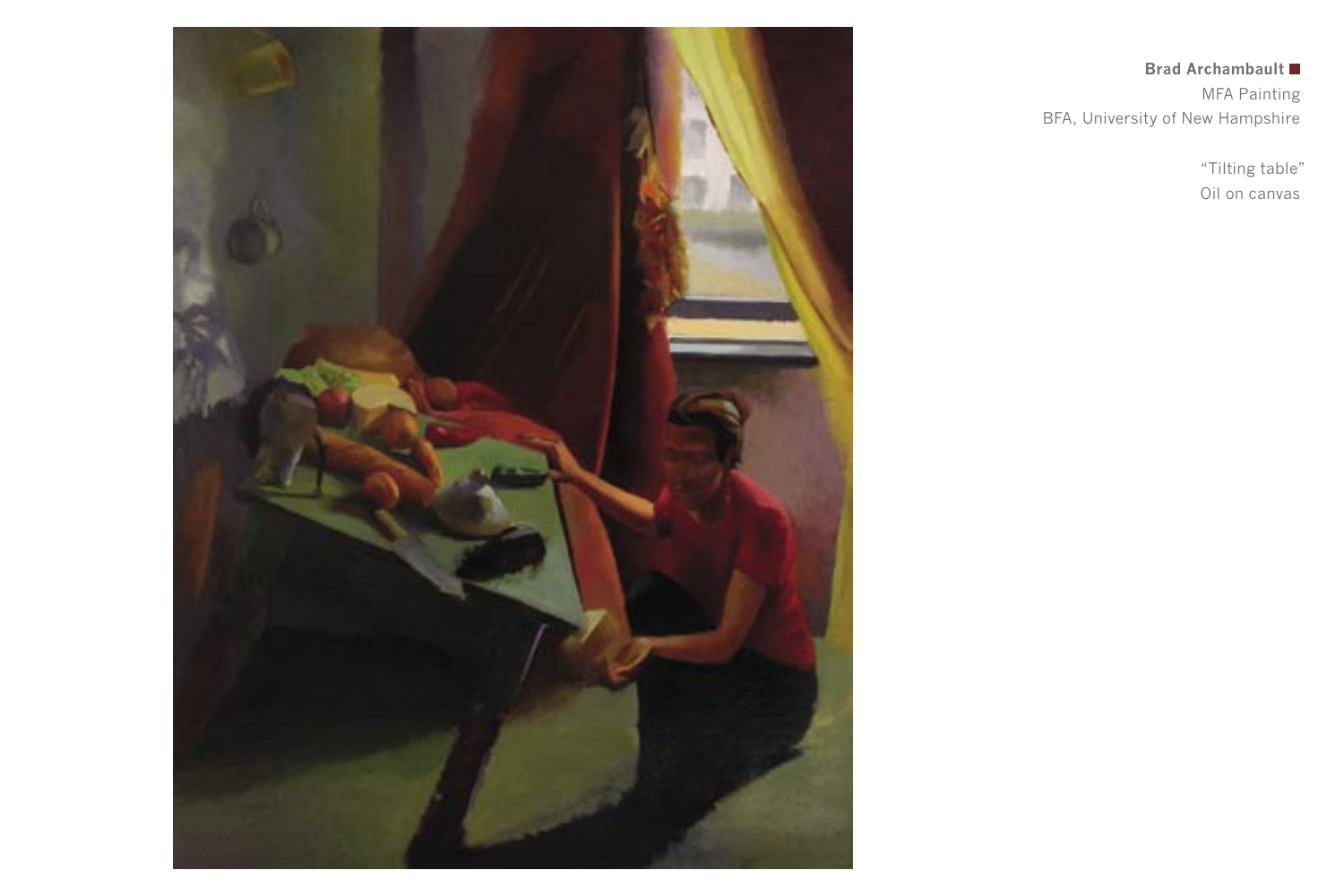### **Matthew Ballou**

MFA Painting BFA Painting, The School of the Art Institute of Chicago

"Response" Oil on linen

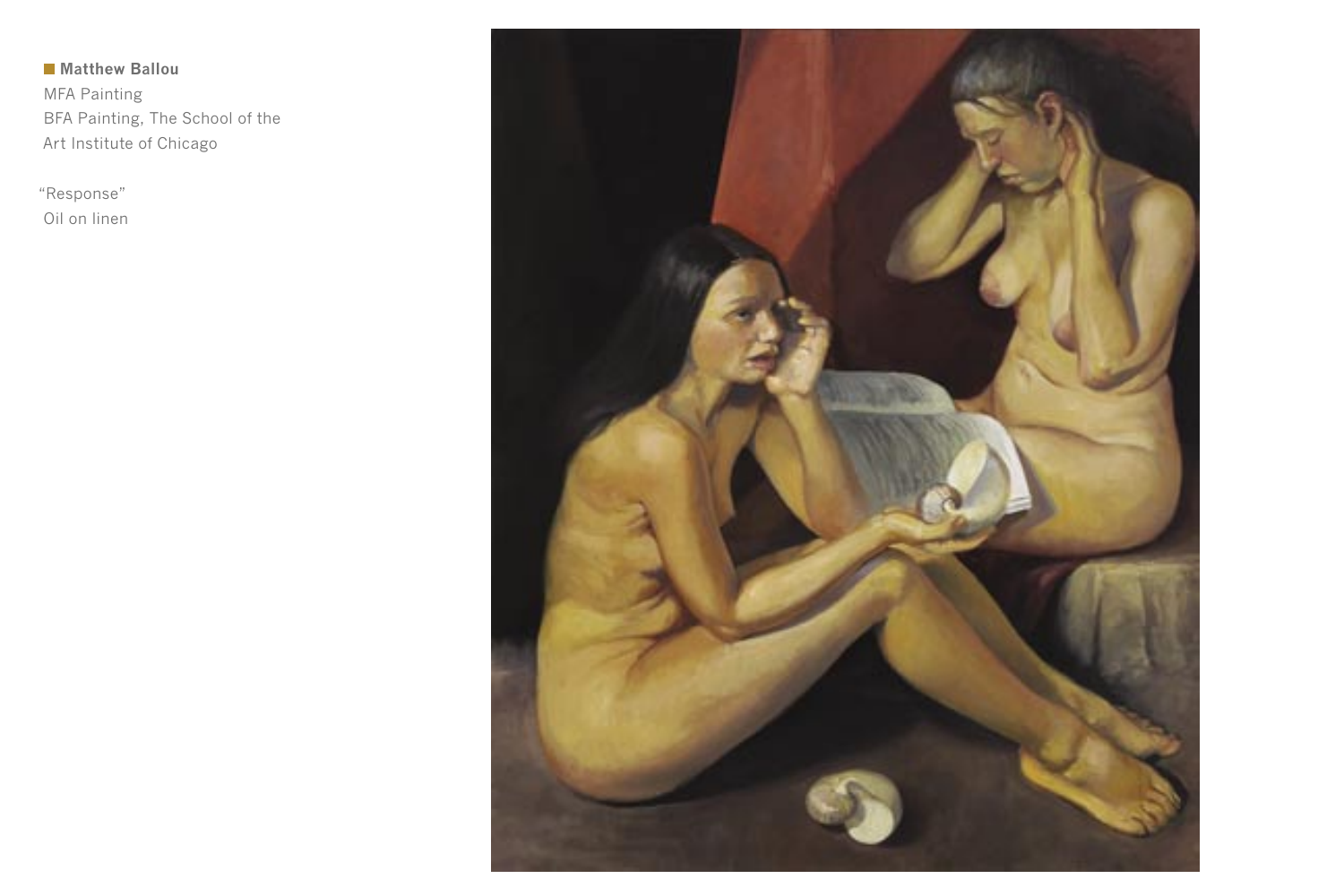### **Matthew Choberka**

MFA painting Painting Certificate, New York Studio School BA, Columbia College Chicago

> "City of Women" Oil on canvas, 84"×144"

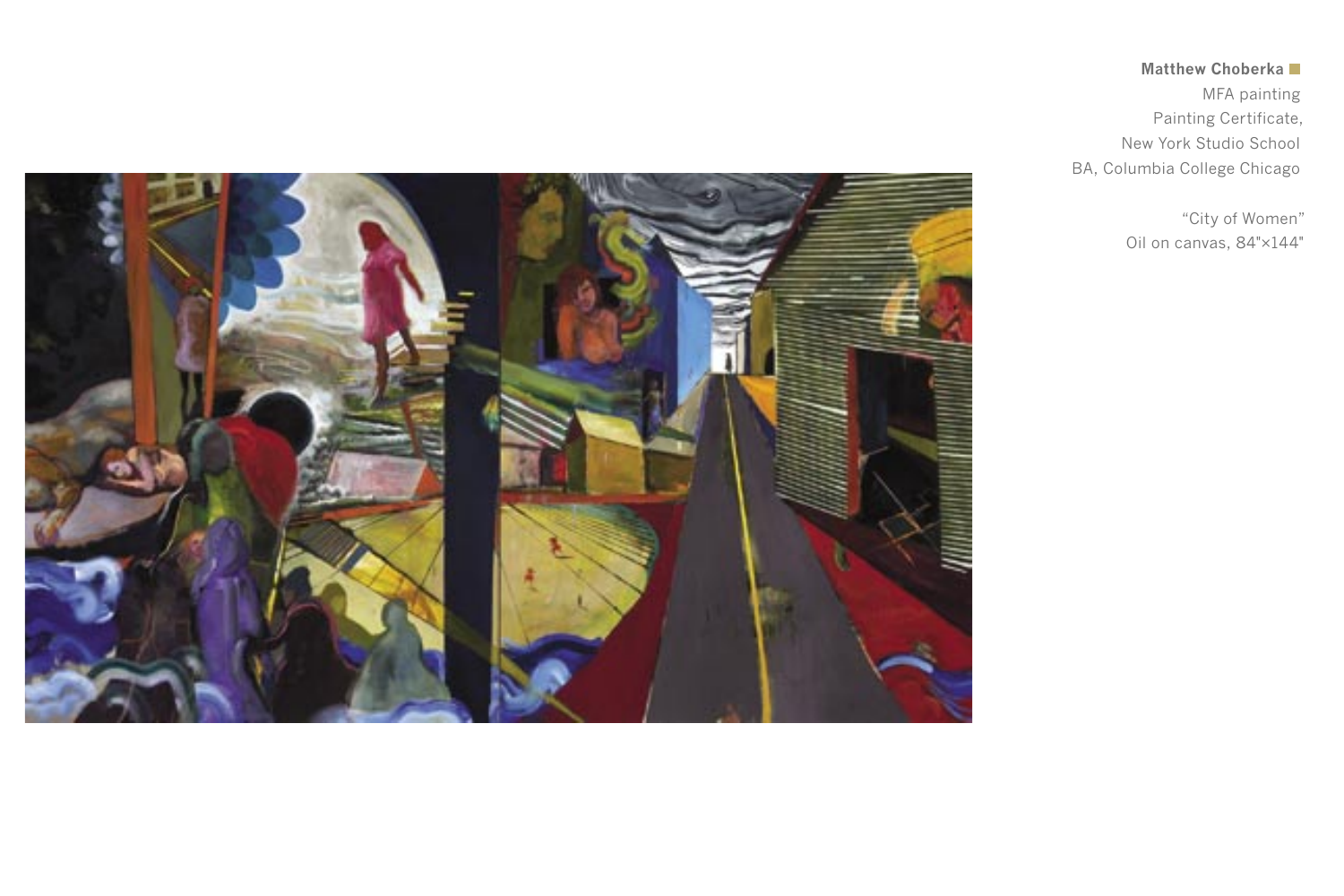**Jamie Combs**

MFA Painting BFA, Kendall College of Art and Design

"Fifty Silver Wishes" Oil on canvas, 36"×72"

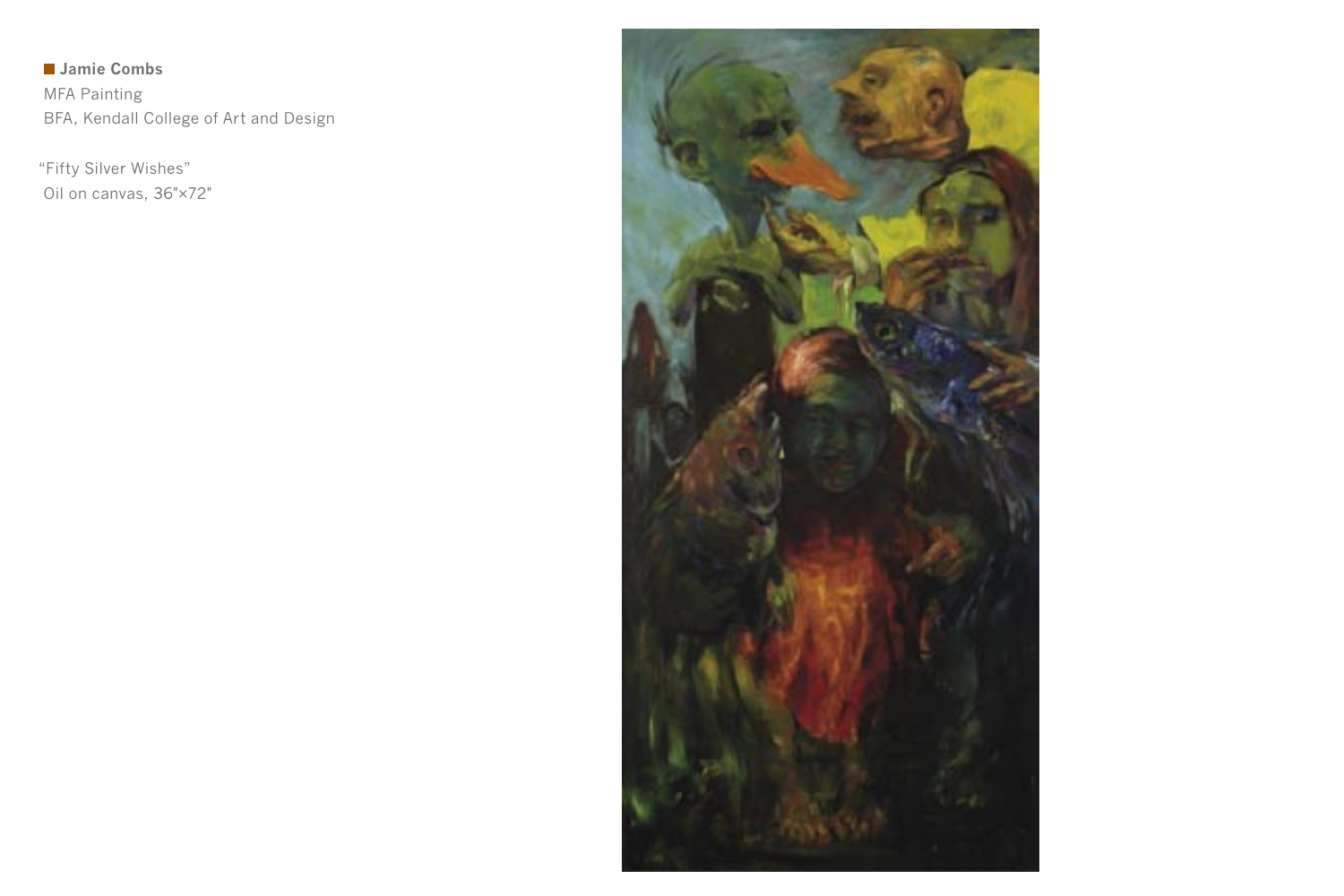### **Josh Crow**

MFA Painting BFA, Rhode Island School of Design

> "Trucker Girl" Oil on panel

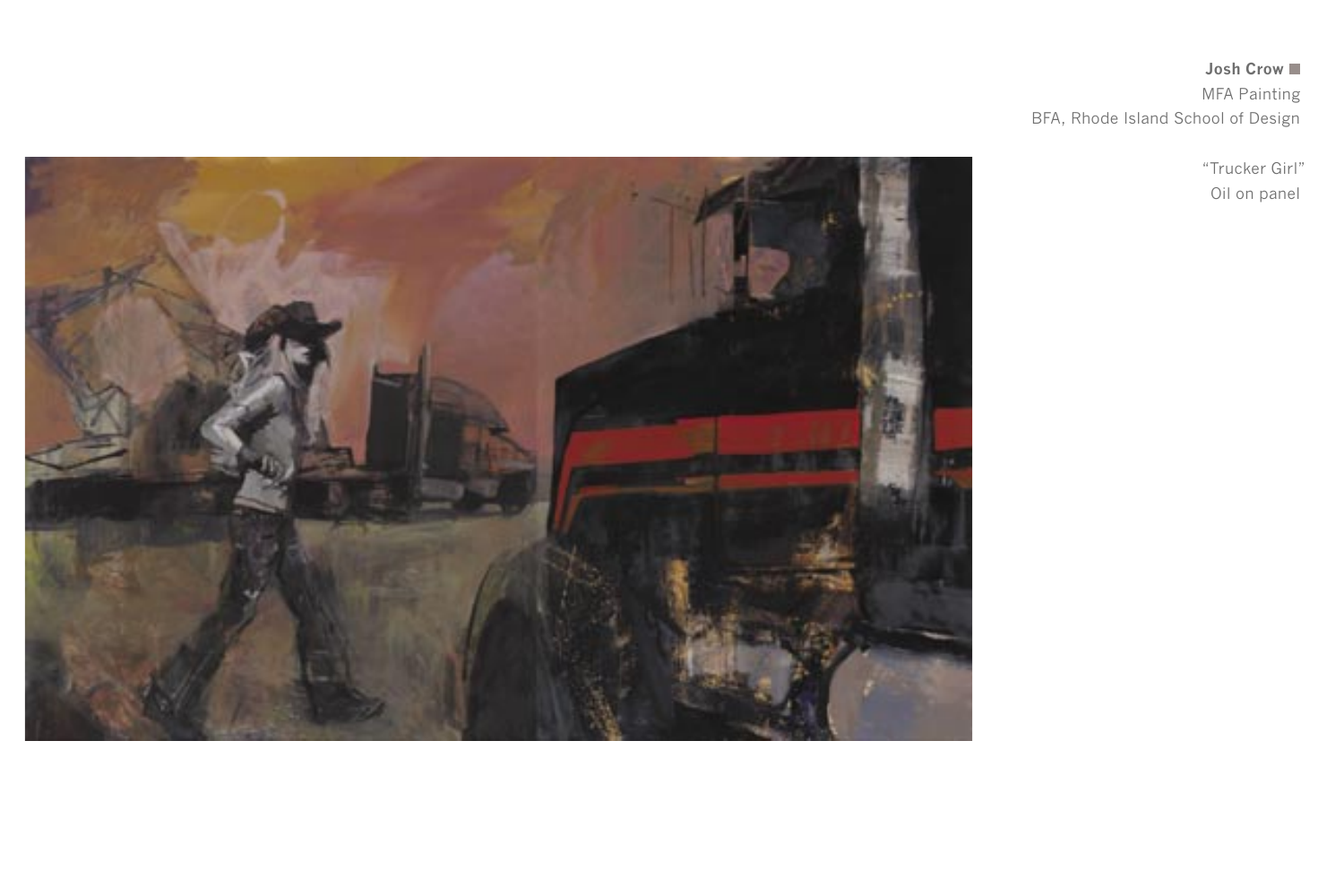### **Aaron James Drew**

MFA Printmaking BFA Printmaking and Drawing, University of New Hampshire

"Apathy (In Yellow)" 2004 Six panel, single plate reduction woodcut

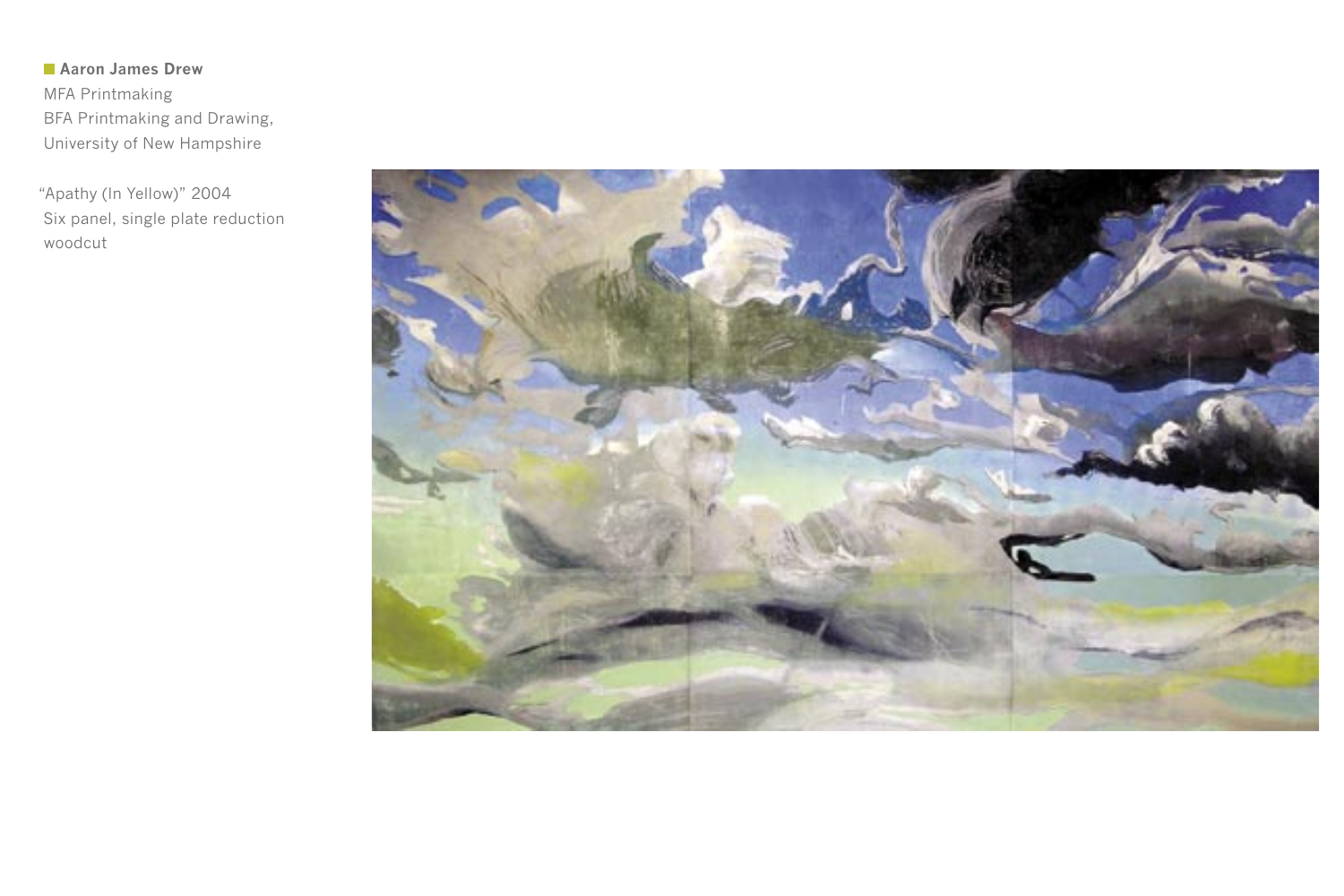### **Ruth Droppo**

MFA Printmaking BFA Printmaking, Indiana University

> "Daniel Kuch Kuol" Archival pigment print

"Family Weave" Pinhole archival pigment print both from "Cities of Refuge"





Continue to may the 5- Summer Aust and<br>- Joseph which had Angewest.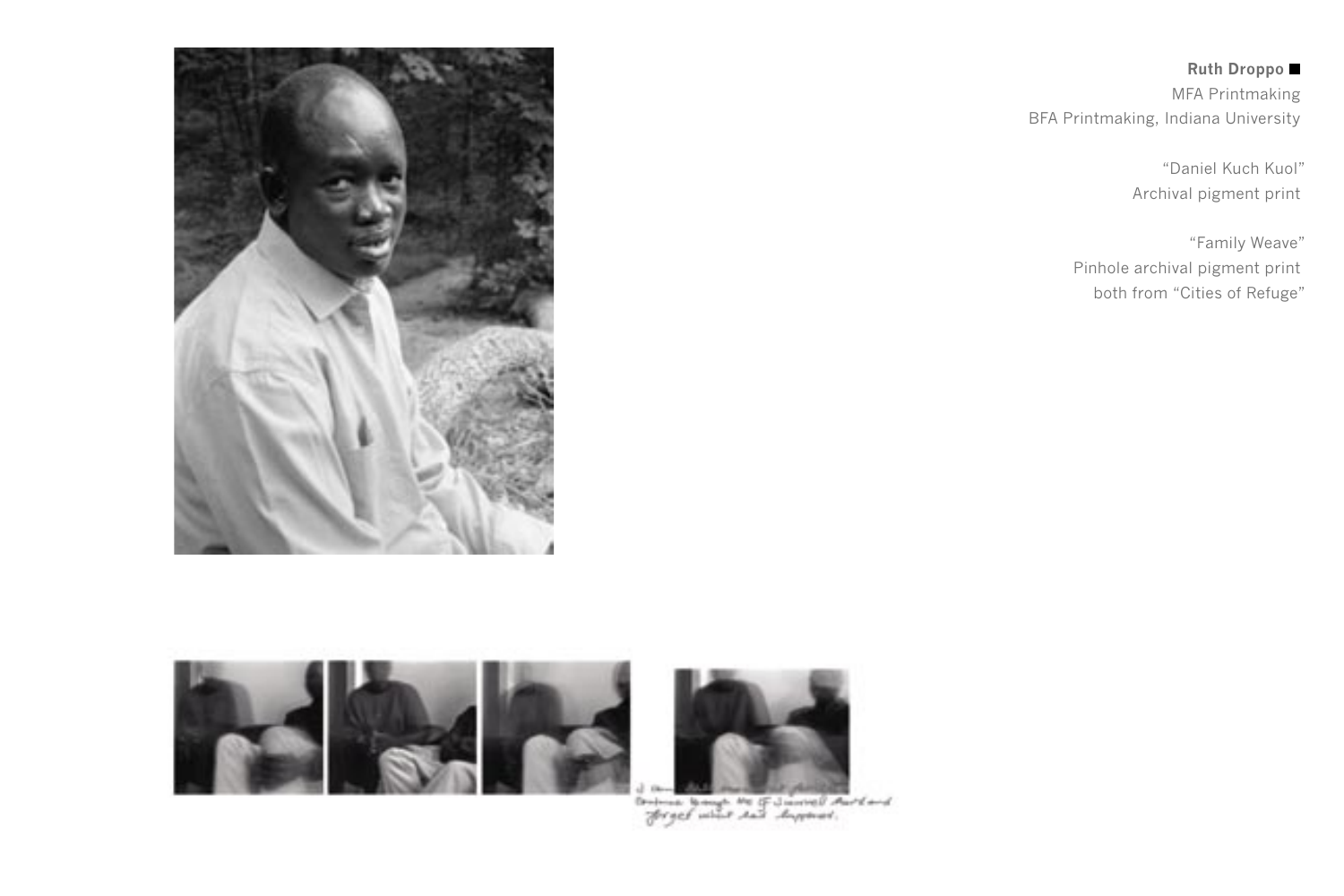**Stacy Elko**

MFA Printmaking BFA Painting, Kent State University

"In the Fishbowl" Cast bronze, red oak, brass

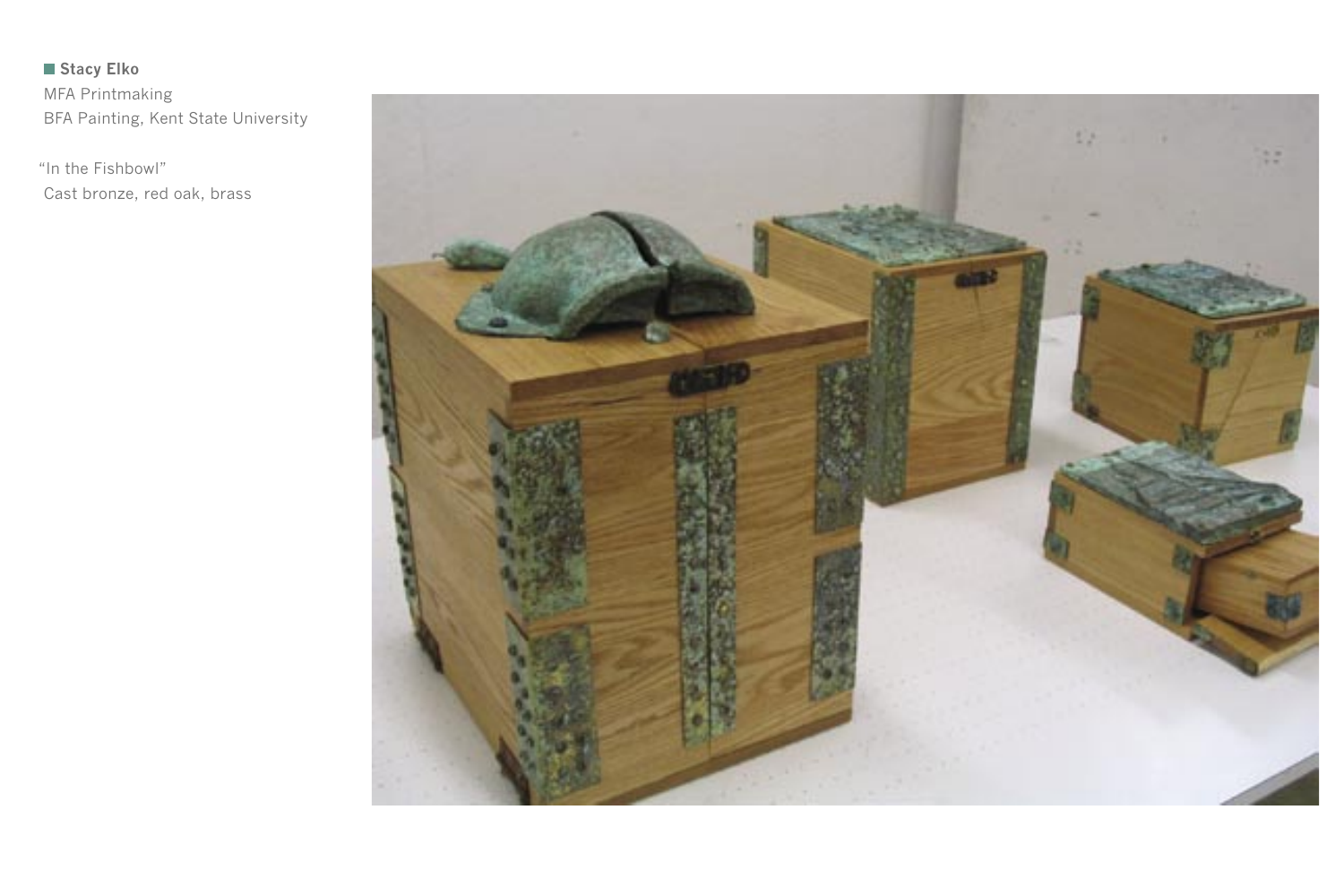

### **Richard Estrin**

MFA Painting BA Economics/Studio Art, Brandeis University

> "Processed" Oil on canvas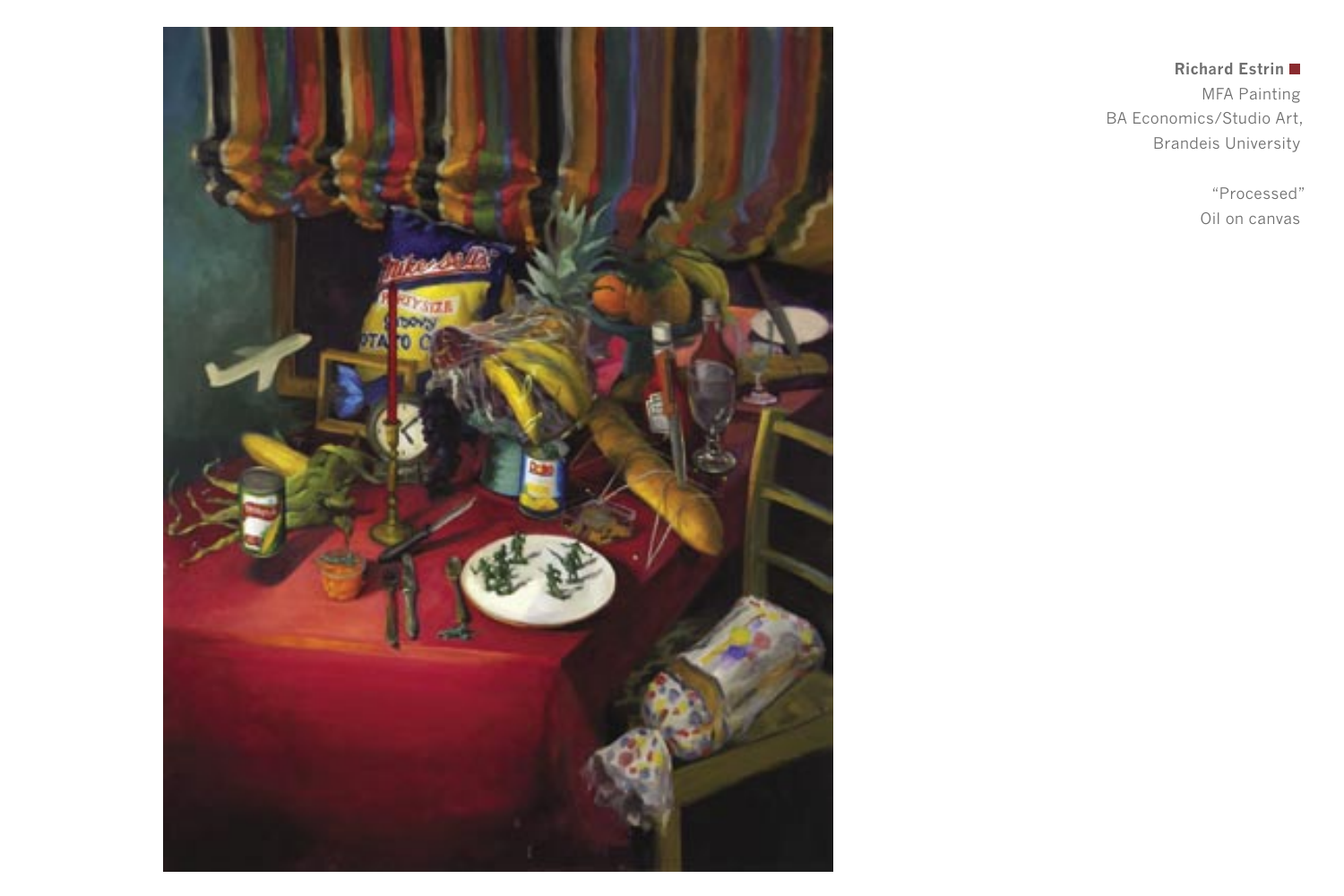### **Rebecca Foley**

MFA Photography BA Studio Art/English, Rice University

"Fireflies" Archival inkjet prints from photograms

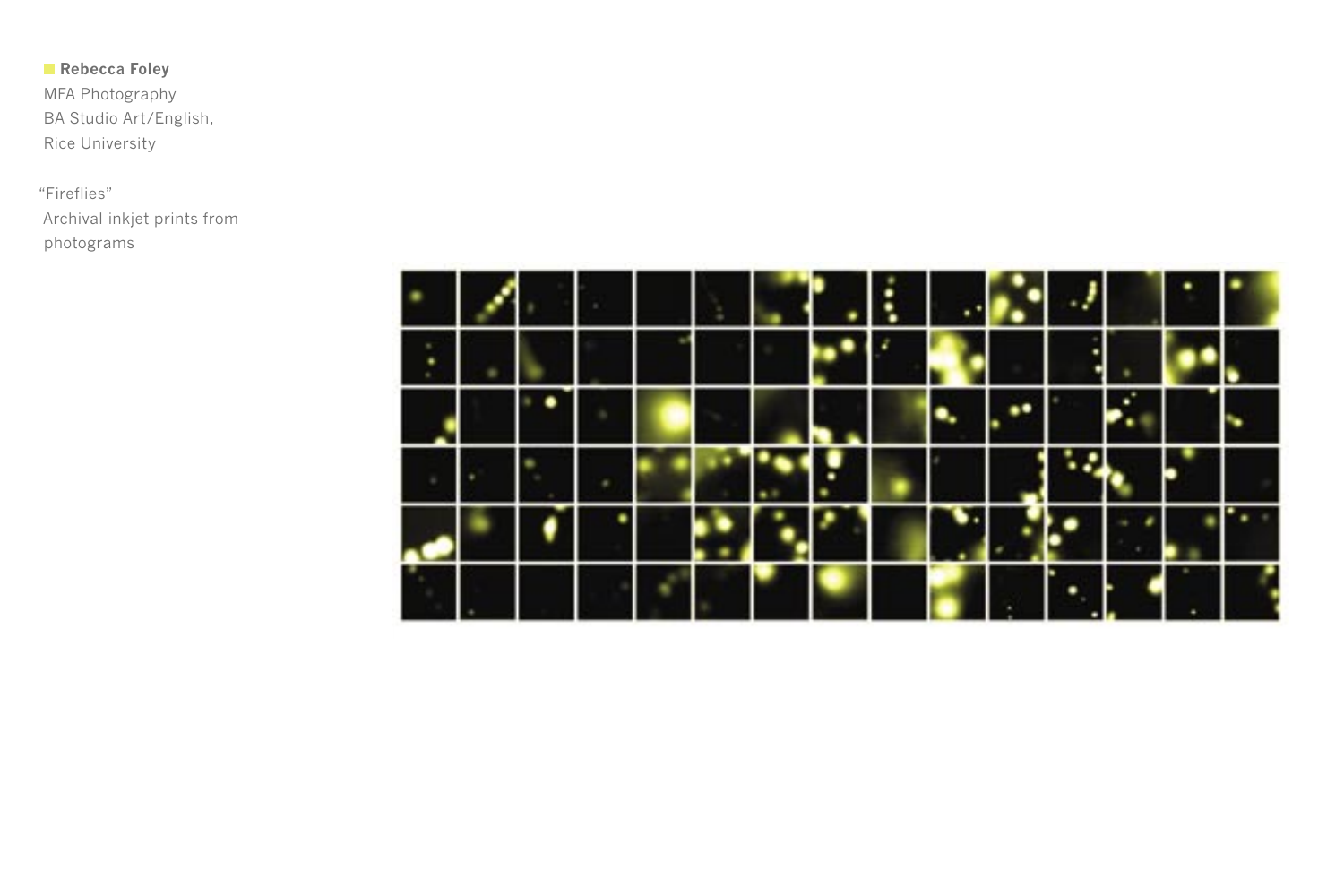

## **John Kent Garrott**

MFA Metalsmithing and Jewelry Design BFA Metalsmithing and Jewelry Design, Texas Tech University

> "Ignition Experiment #2" Sterling silver, combustible powder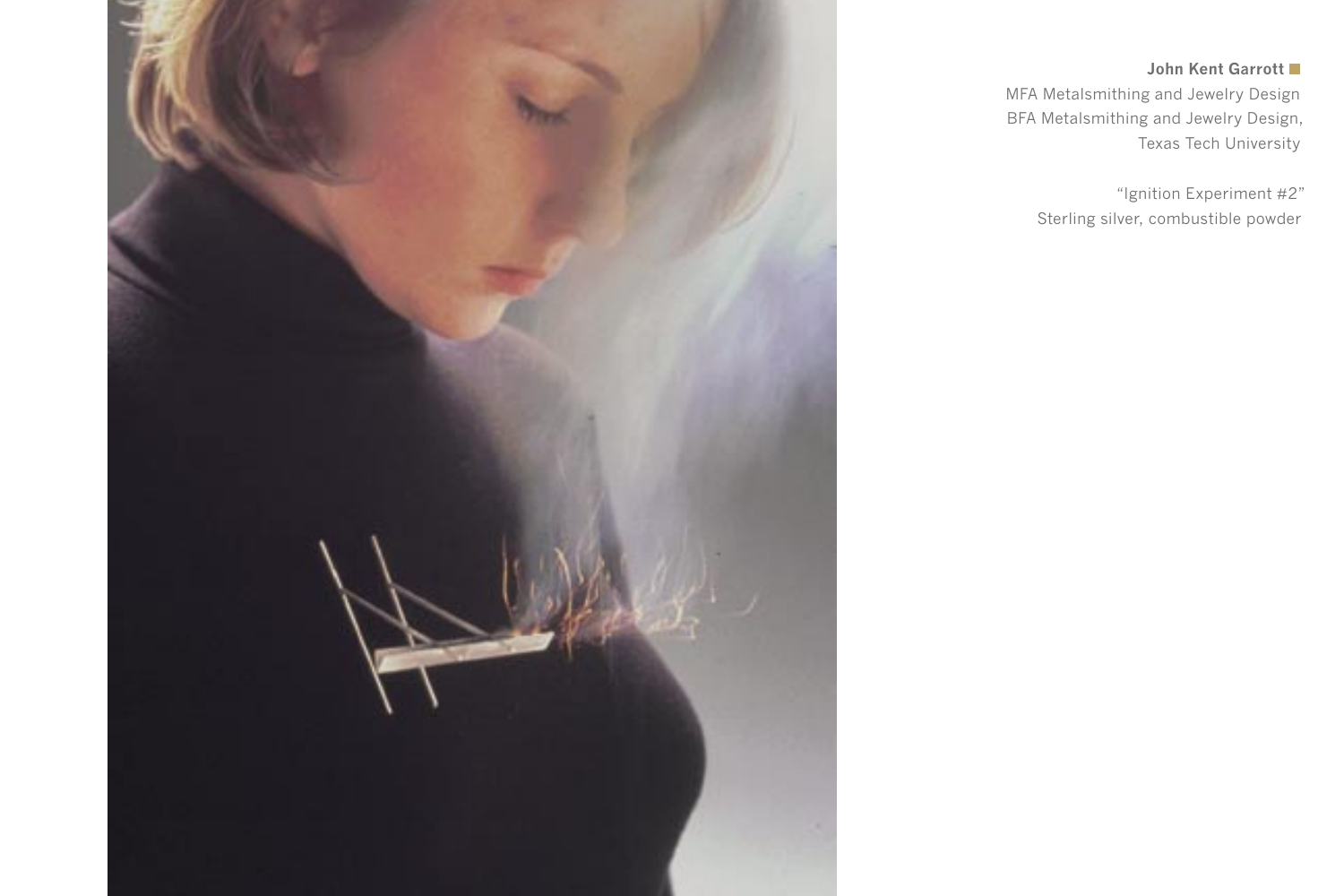## **AWG**

MFA Printmaking BFA Printmaking, Southwest Missouri State University

"Landersville, AL Quadrangle.0" Silkscreen 2005

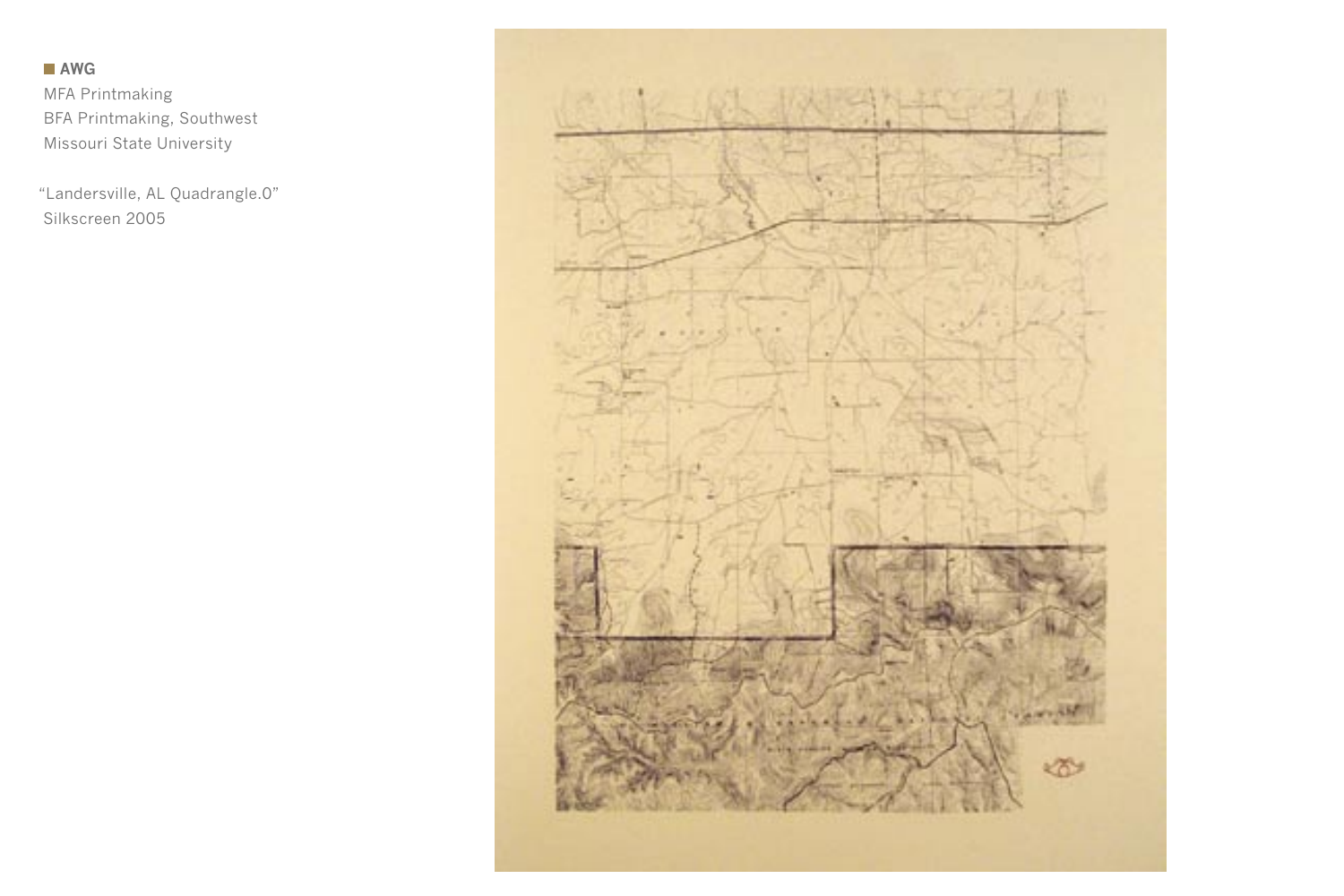# **dishe** di 1

### **Arthur Hash**

MFA Metalsmithing and Jewelry Design BFA Crafts, Virginia Commonwealth University

> Detail of installation "silhouettes" Mild steel and paint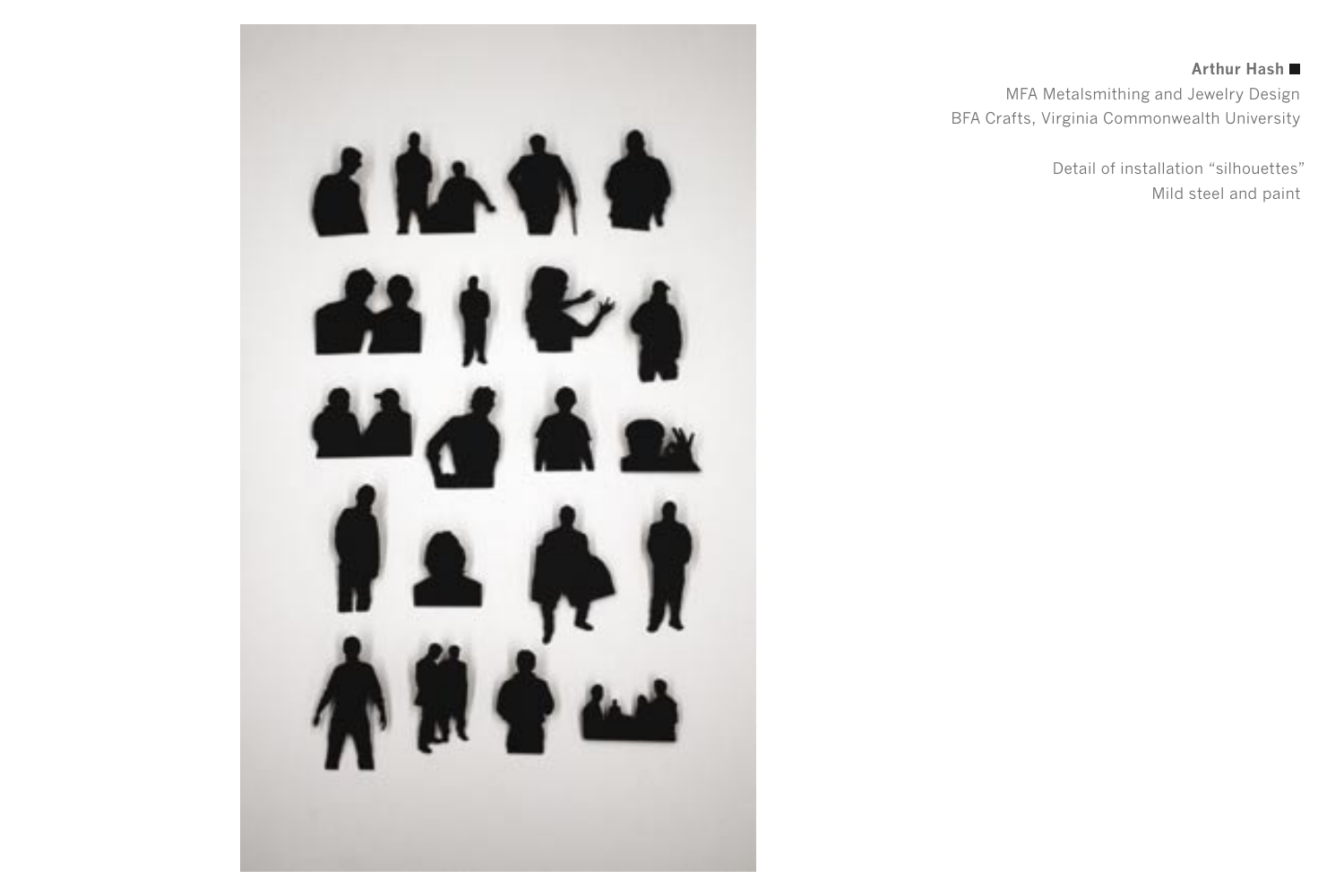### **Rosemary Kate Jesionowski**

MFA Photography Post-graduate work, Arizona Sate University BFA Photography, Ohio University

"Where are you going, where are you from?" Archival inkjet print from scans of postcards made of archival digital prints, handwriting, postage stamps, and postal markings

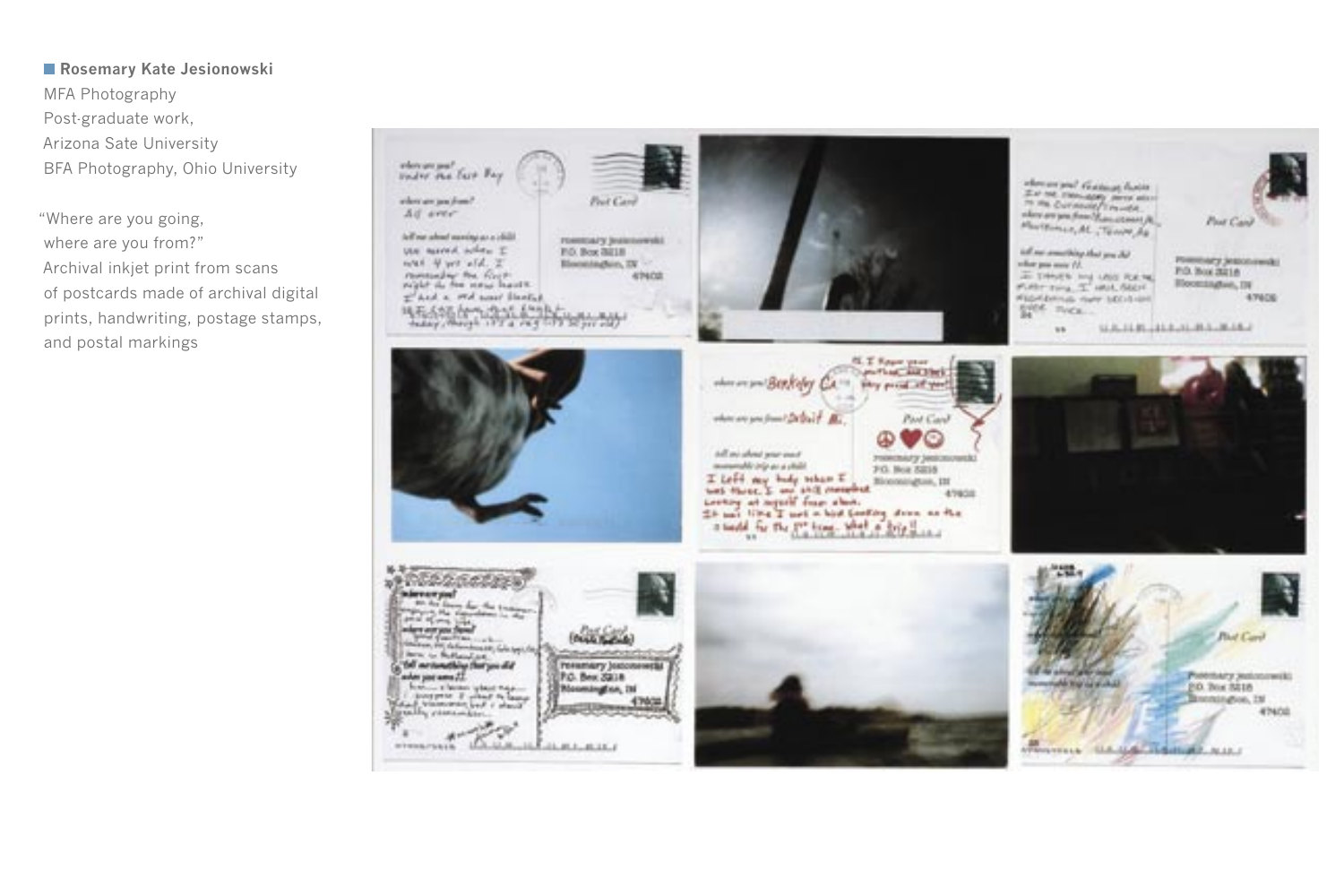

**Sam King** MFA Painting BFA, University of Tulsa

> "Out of the Thin Air" Oil on canvas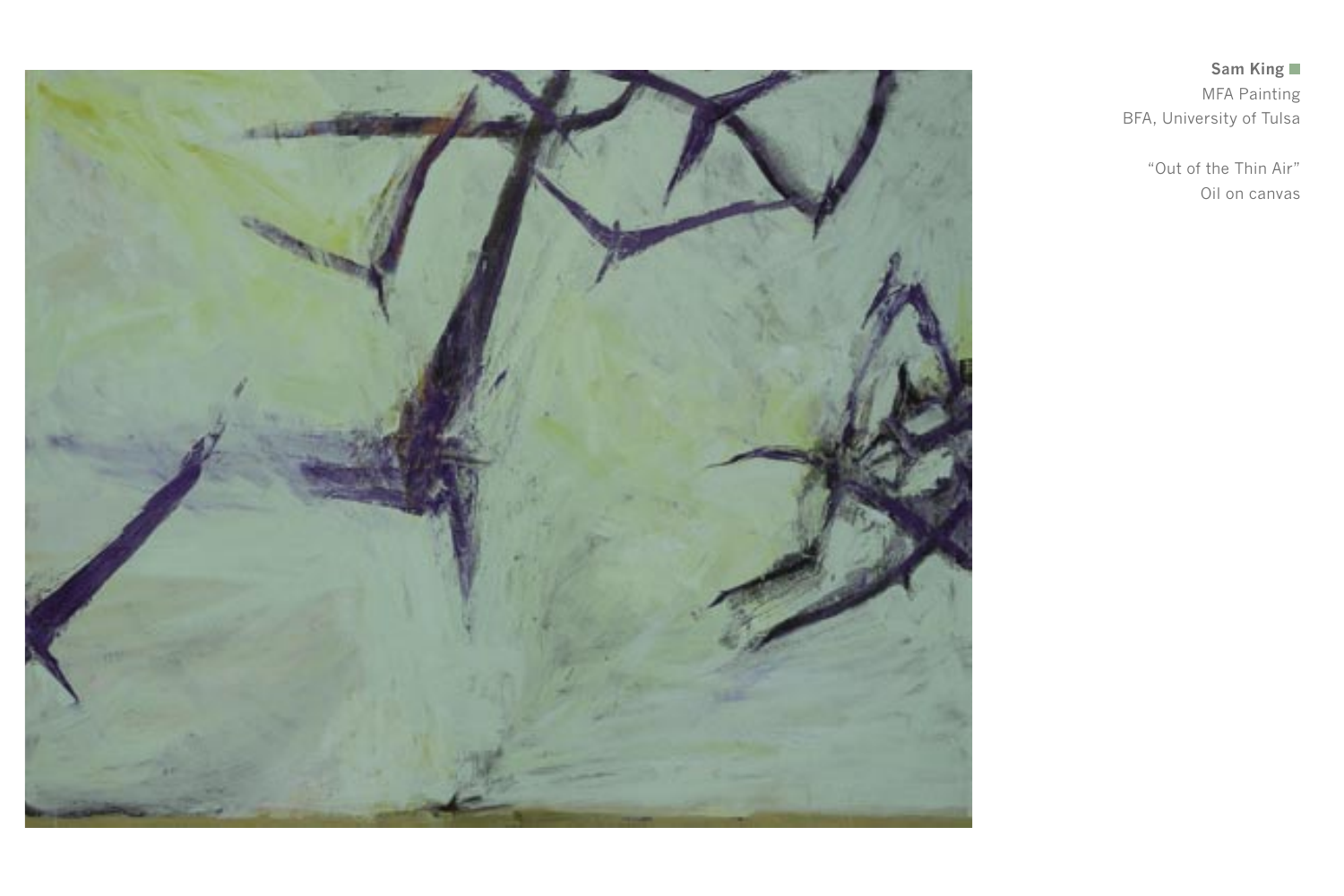**Young-Ae Lee** MFA Printmaking Undergraduate degree, Painting, Sookmyung Women's University

"The Cock" 2004 Mezzotint, silkscreen, 7"×63⁄4"

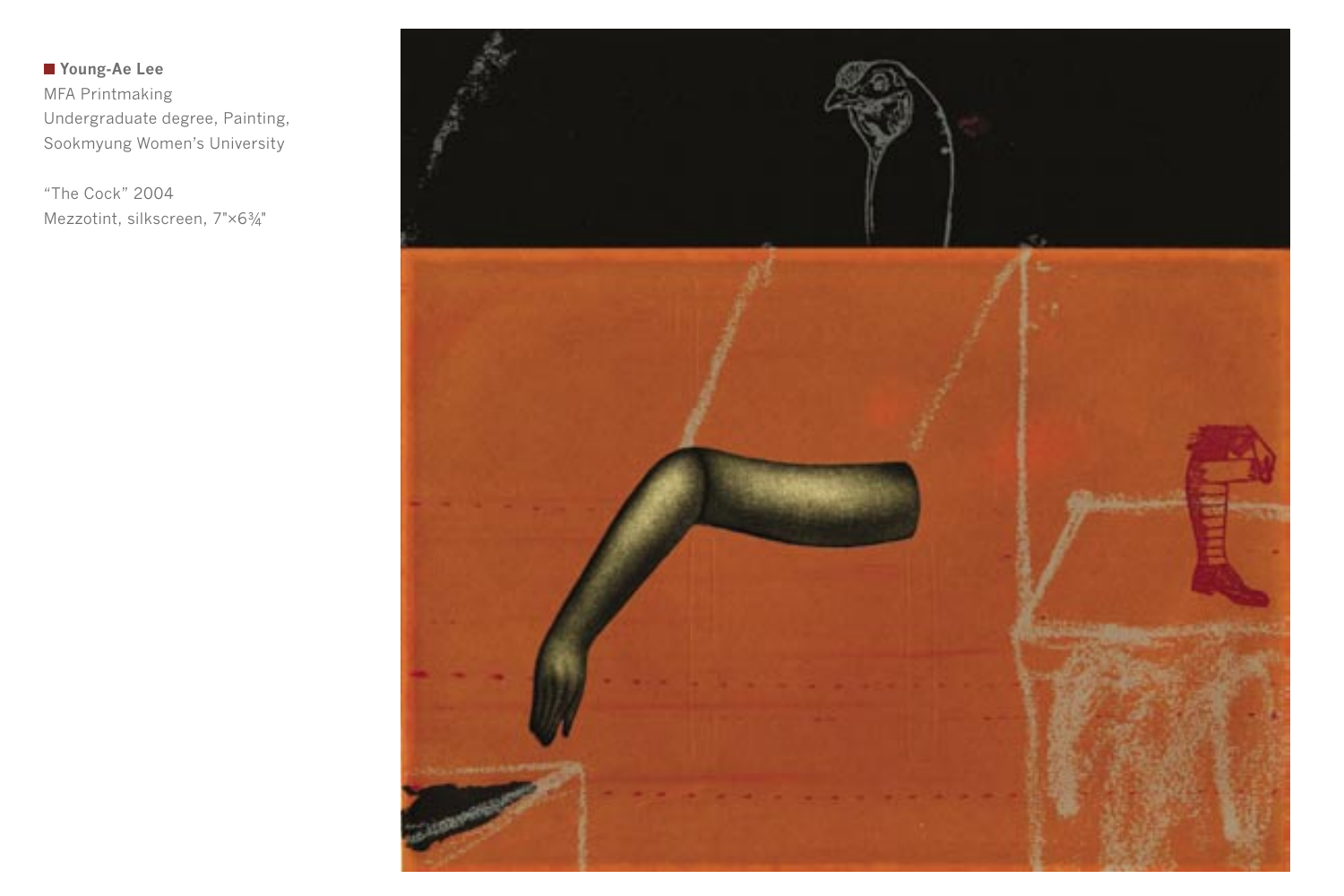

### **Melanie Lowrance**

MFA Painting BFA, Southwest Missouri State University

> "Conversation" Oil on canvas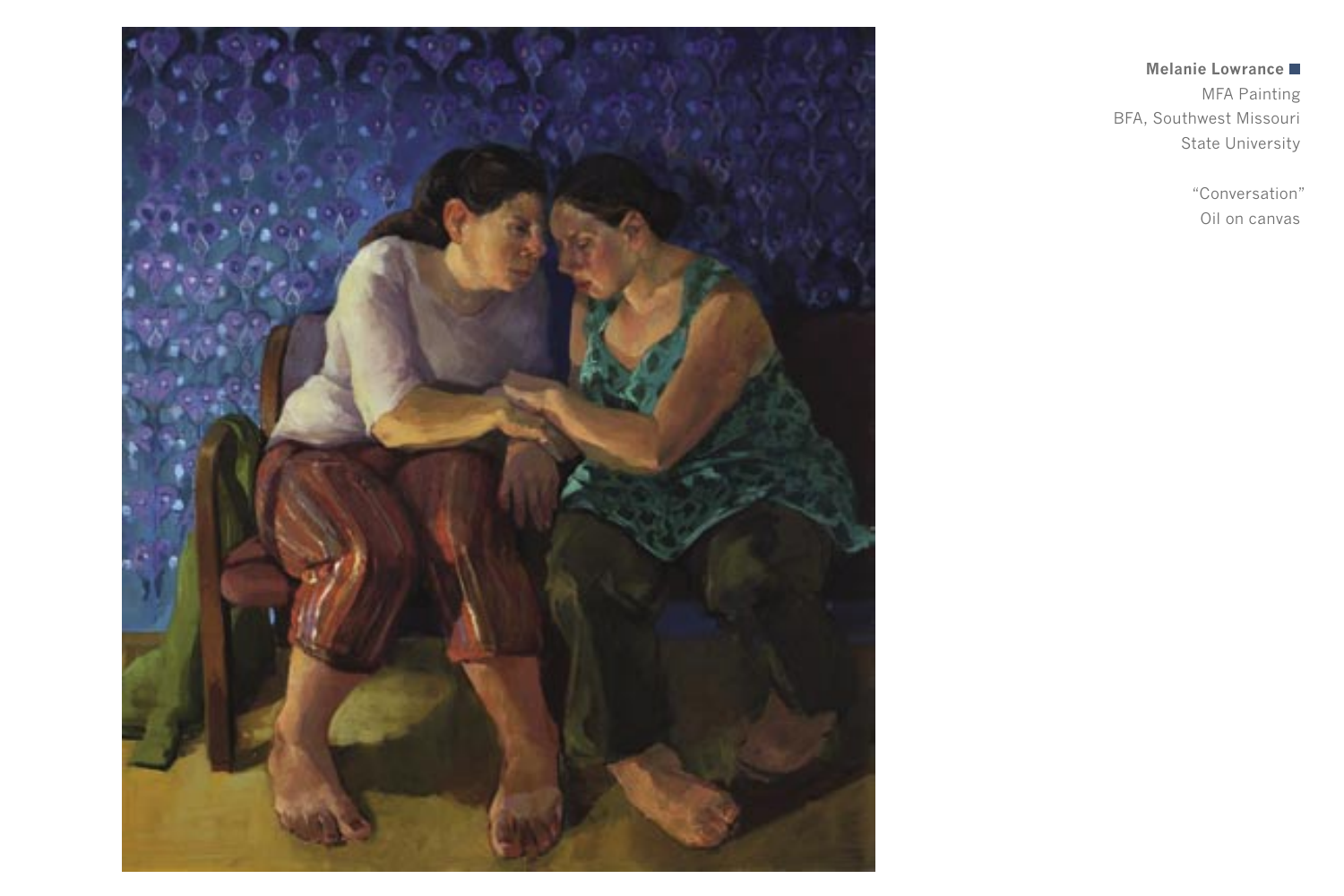**Ambica Prakash**

MFA Graphic Design BFA, Herron School of Art

"Sustainable Posters" Silkscreen on paper and cork board

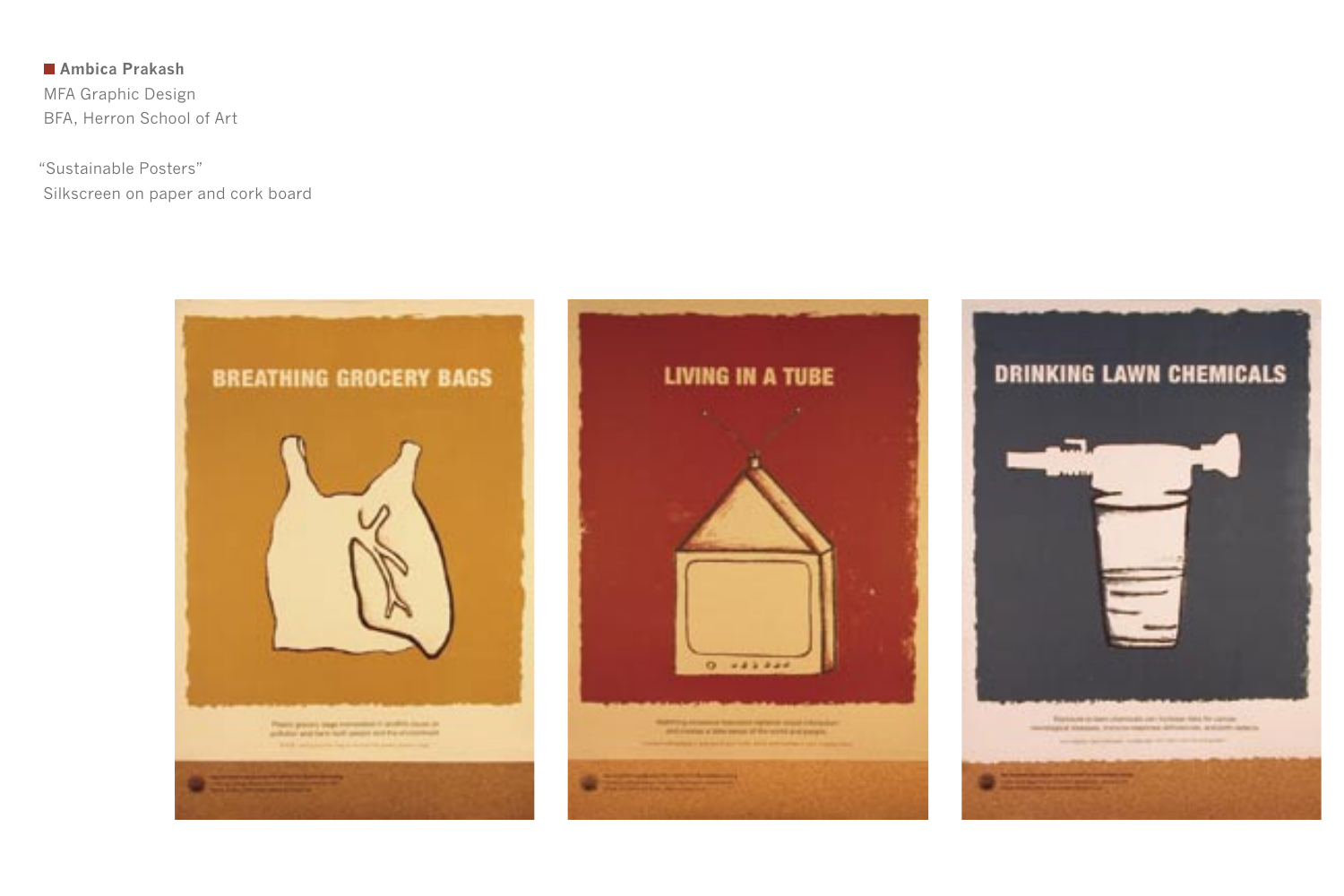**Brian Smith**

MFA Painting BFA Painting, Southern Illinois University, Carbondale

> "Days" Oil on panel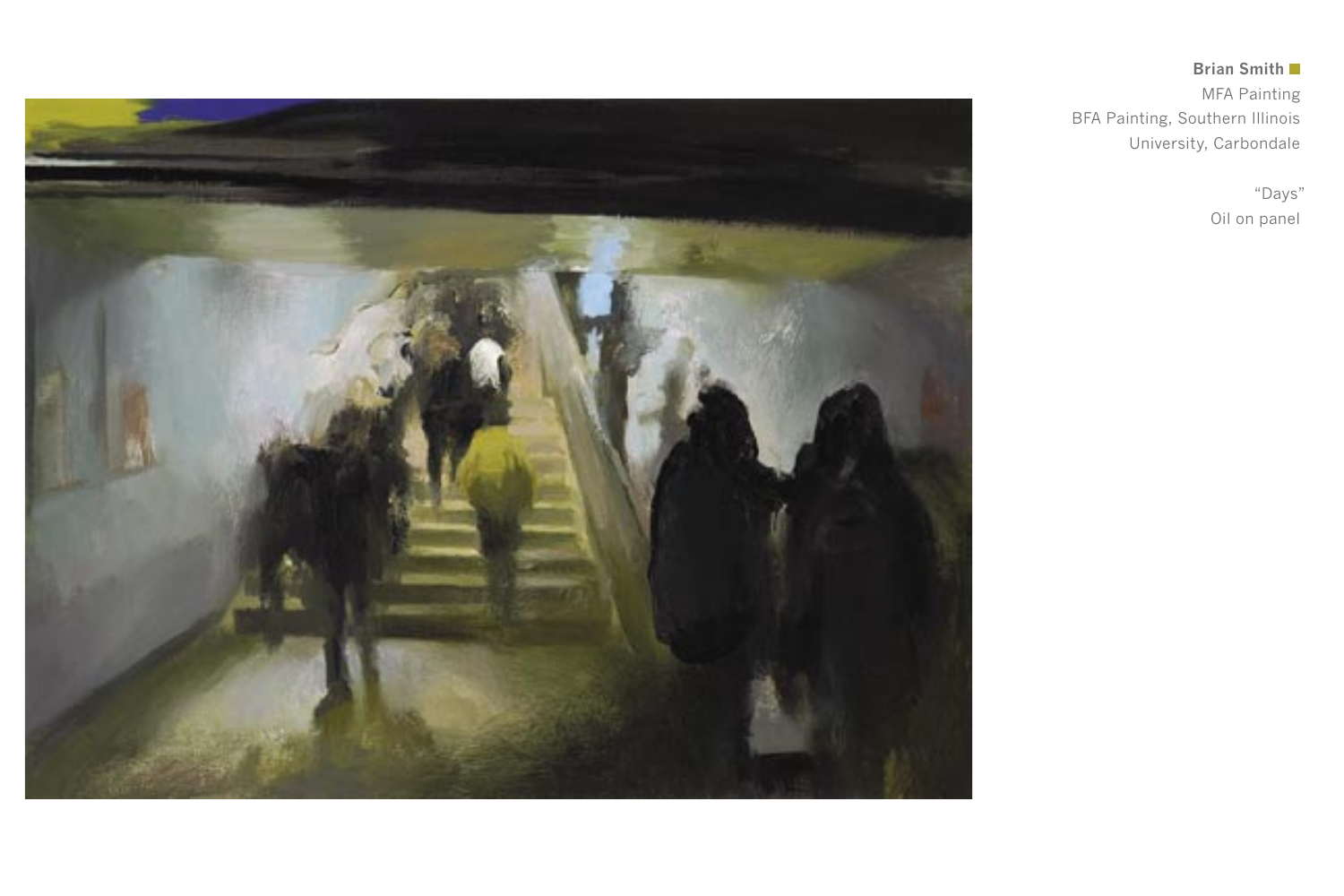## **Sarah H. Son**

MFA Painting Certificate of Fine Art, The Pennsylvania Academy of Fine Arts BFA, The University of Pennsylvania

"Frozen Pond" 2005 Oil on canvas, 30"×50"

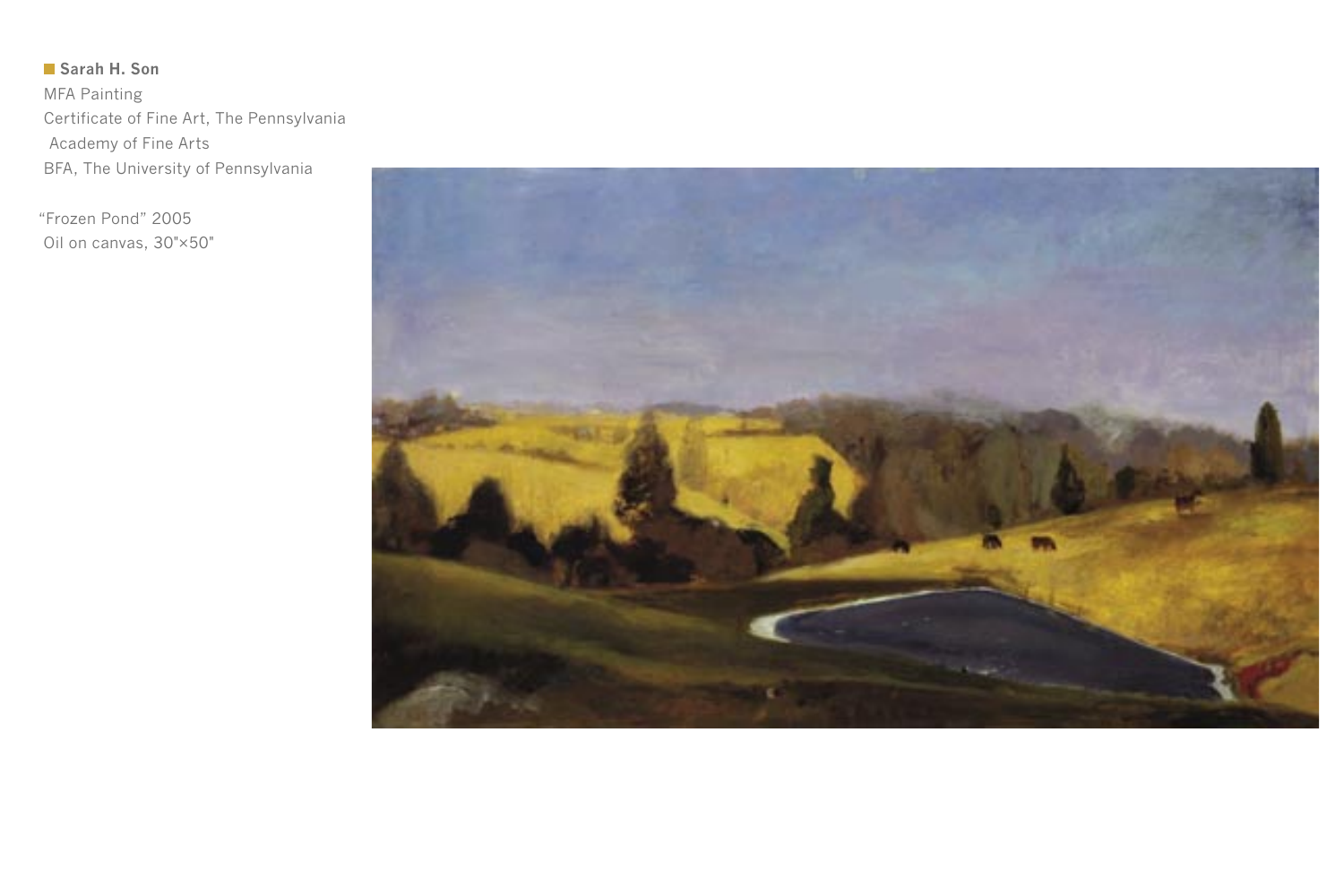### **Nathan A. Sonnenberg**

MFA Ceramics MA, Purdue University BFA, University of Wisconsin, Oshkosh

> "New Temple #4" Polished stoneware and metal

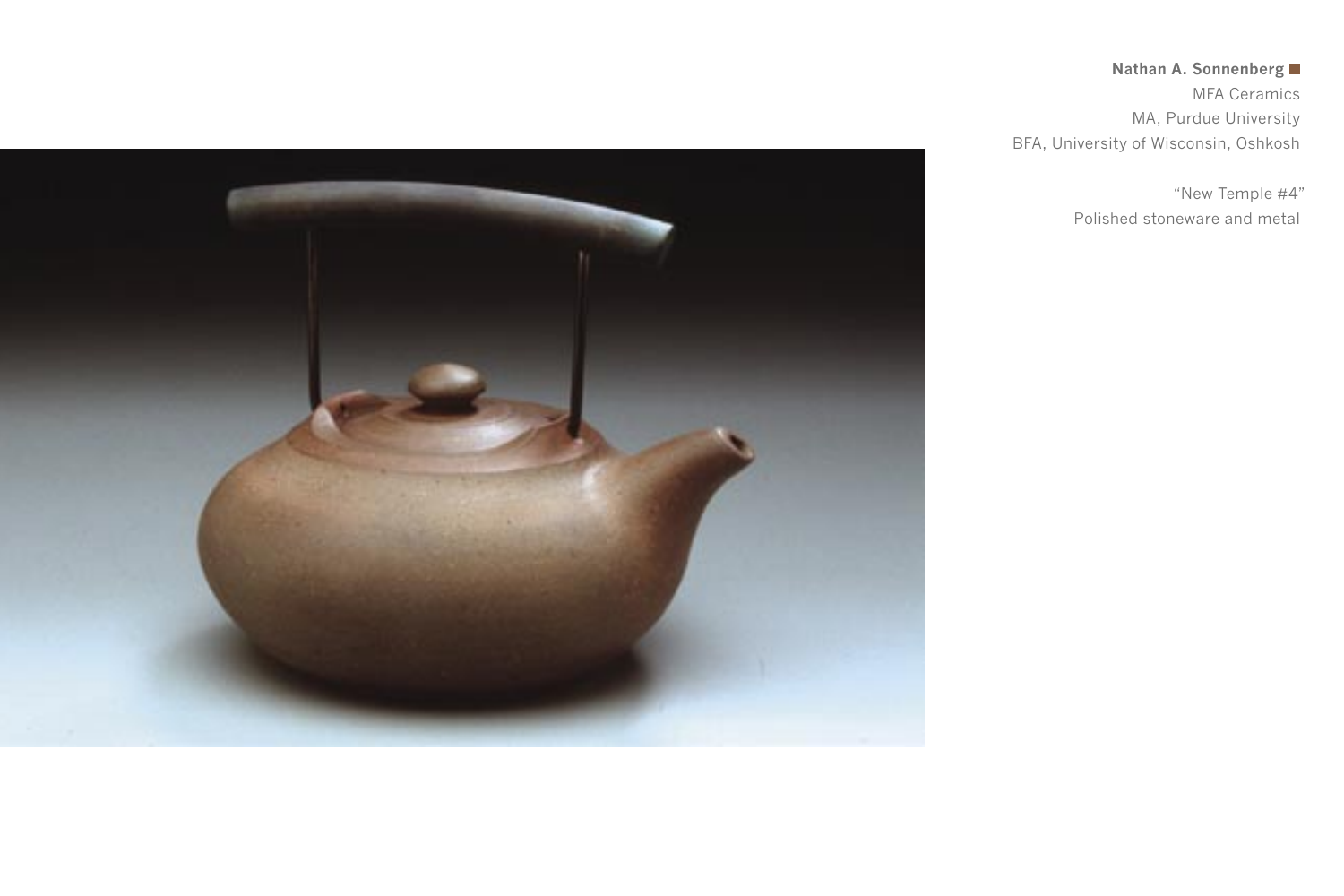**Greg Stahly** MFA Ceramics BA Art, Goshen College

"Plugged In (–6.0)" Vinyl, plastic tube, plexi-glass, aluminum, air pump, 90"×30"×72"

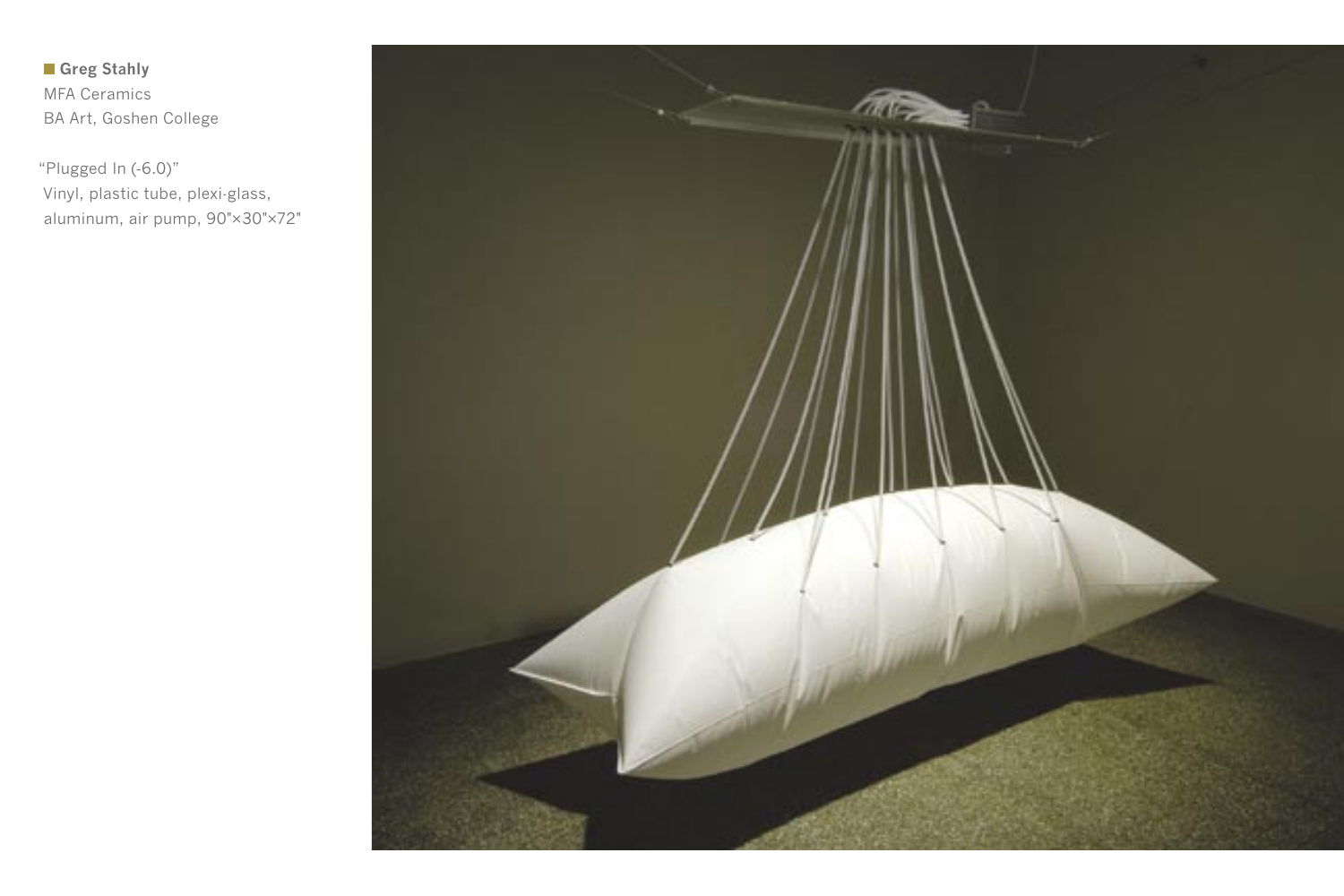

MFA Ceramics BFA Ceramic Art, University of North Carolina, Asheville

> "Skinless" Ceramic, encaustic, hair

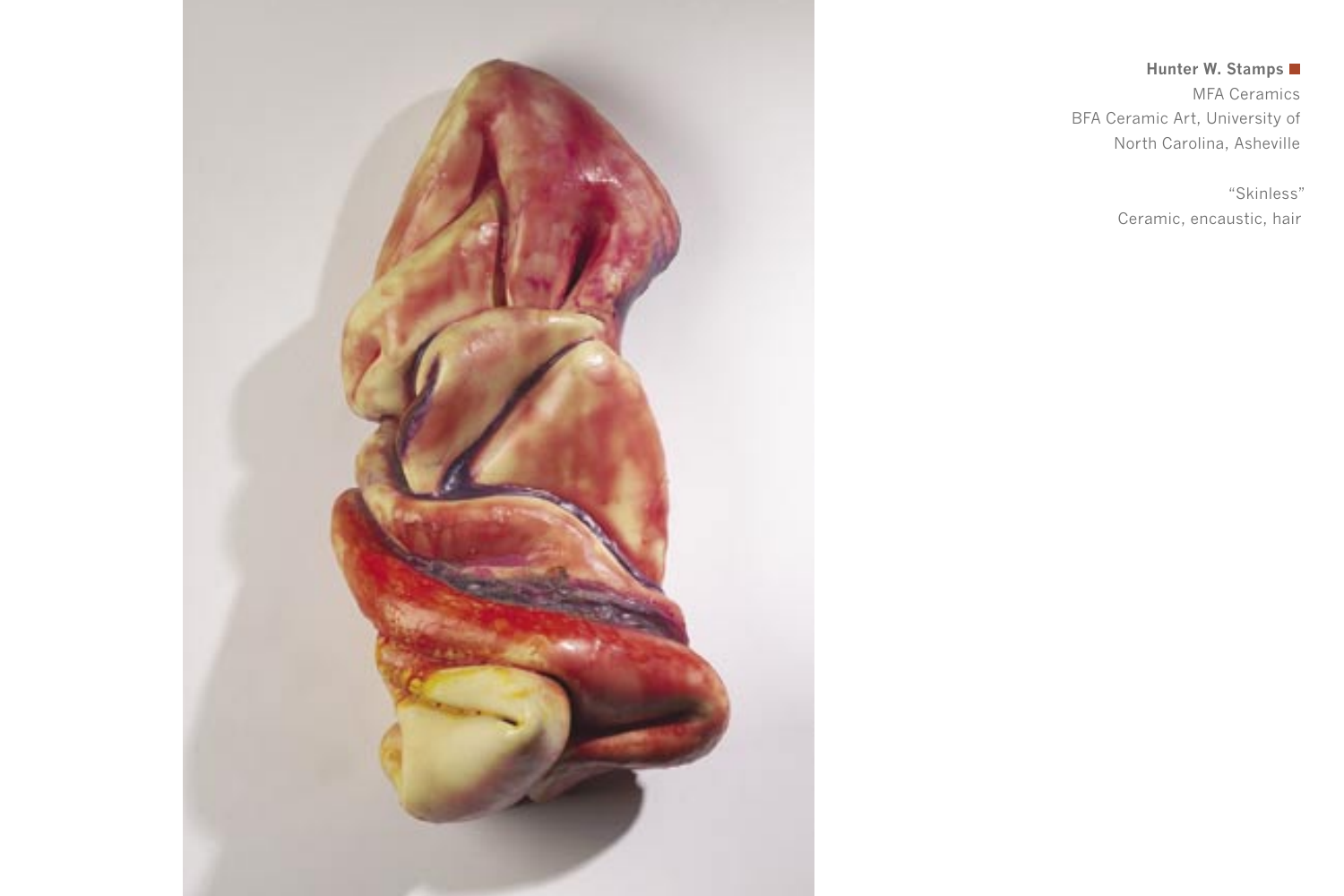### **Carol-lynn Swol**

MFA Metalsmithing and Jewelry Design BA Anthropology, University of Connecticut

"Spirograph Bracelet, Red" Dyed tyvek and sterling silver

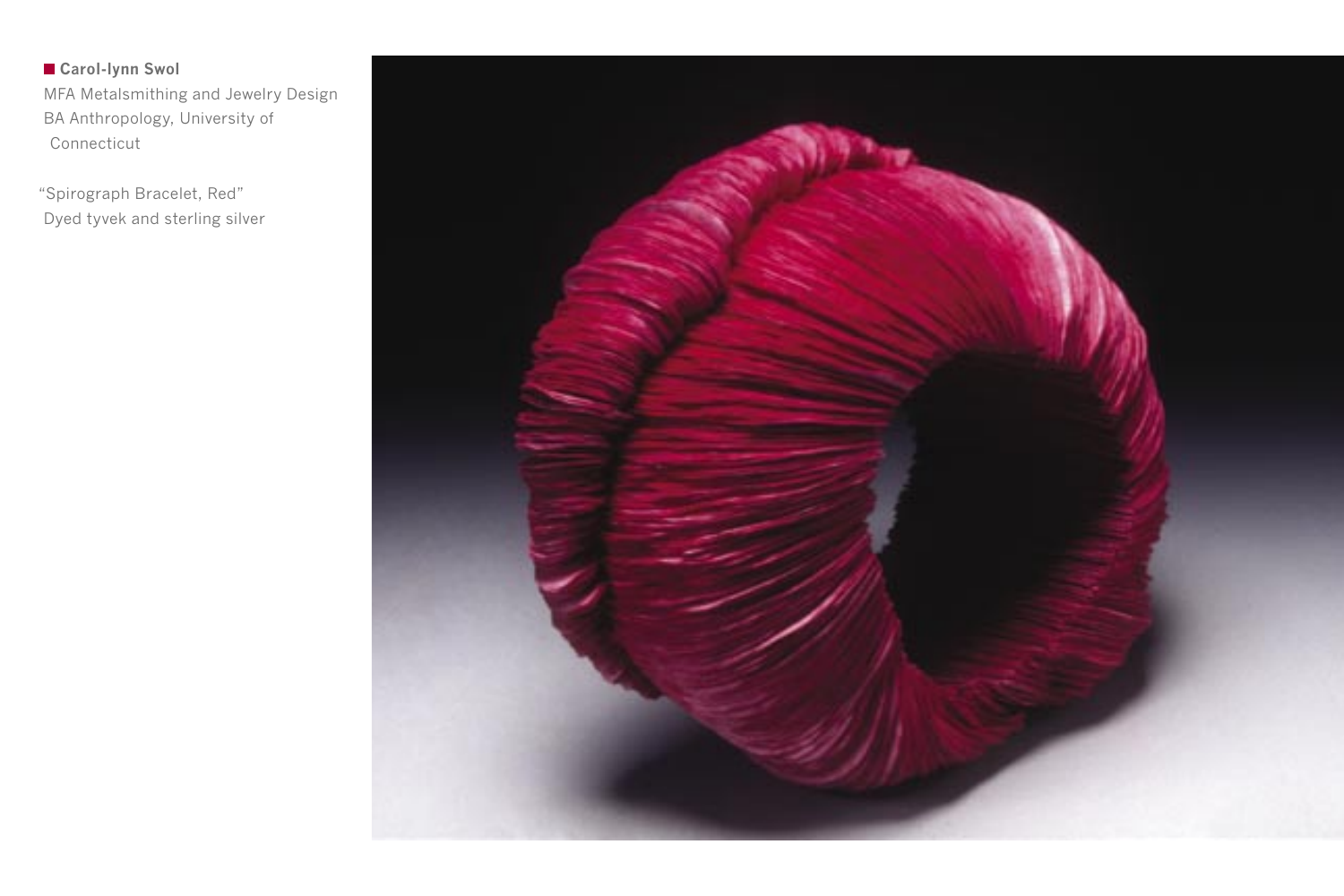

**Jacob Urbanski**

MFA Photography BFA, Ohio University, Athens

"Popsicle 3" Chromoskedasic monoprint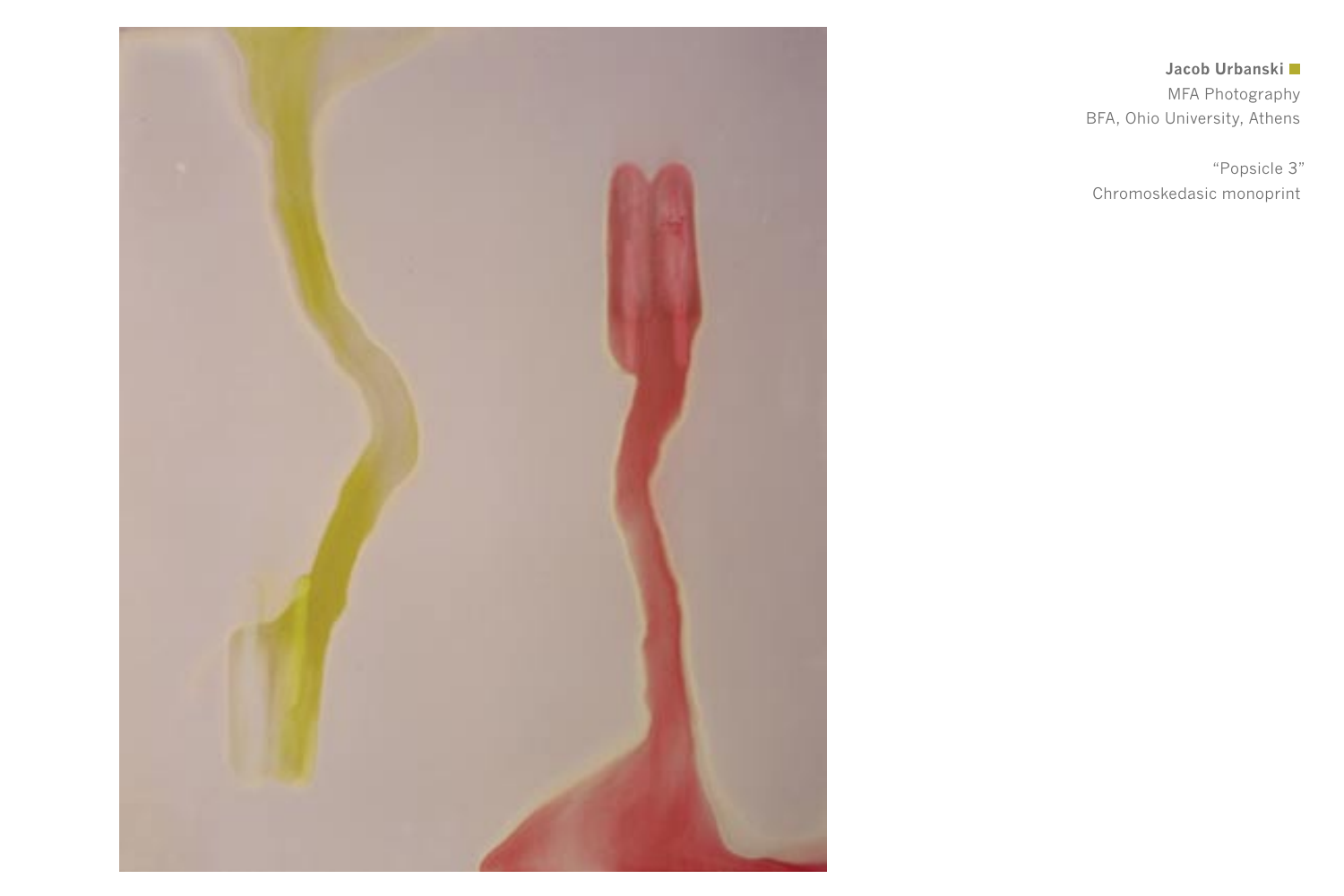### **Brandon Whightsel**

MFA painting BFA, Columbus College of Art and Design

"High and Low" Oil on canvas

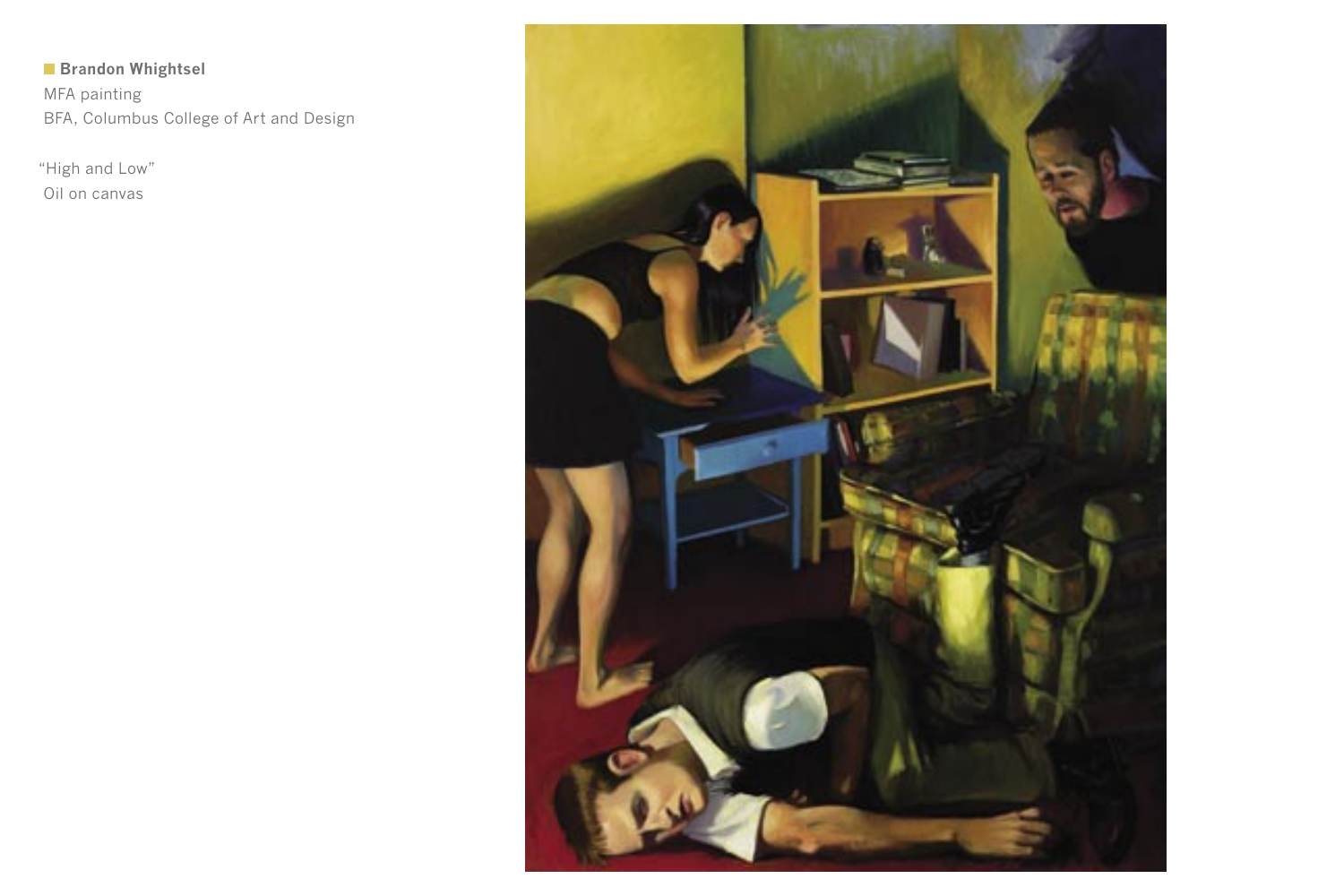### **David Wolske**

MFA Graphic Design BA Fine Art, Marian College

"Legibility: Carson vs. Morrison" Letterpress

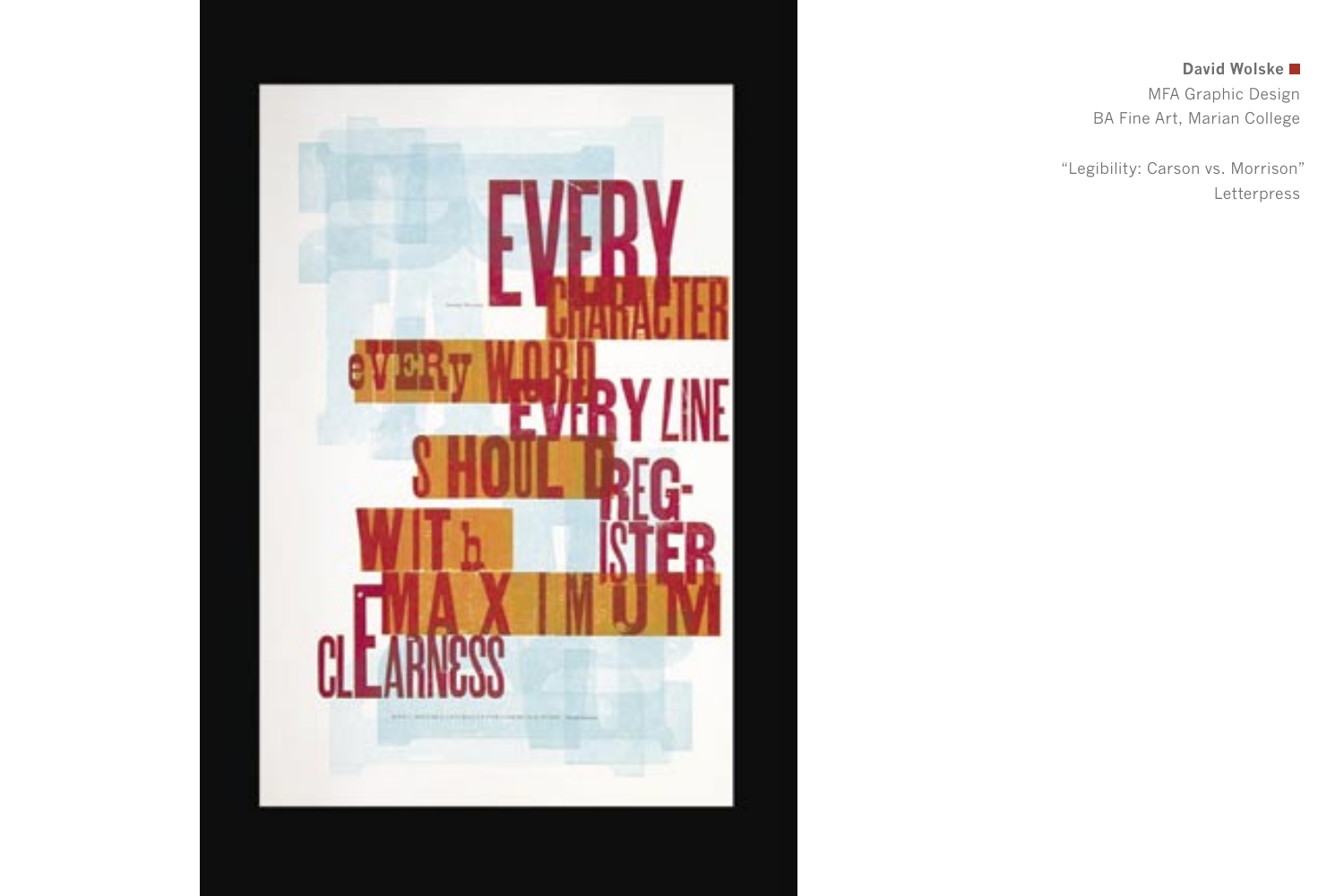### **MFA Thesis Show Exhibitions** . . . . . . . . .

**School of Fine Arts Gallery Fine Arts Building, Room 123 Indiana University Bloomington IN 47405 812-855-8490** MFA Talks at 12 noon Receptions 7–9pm

**March 28–April 10** *Talks and Reception: Fri, April 1*

**Indiana University Art Museum Special Exhibitions Gallery 1133 E Seventh Street Bloomington IN 47405 812-855-5445**

> **Open Tue–Sat, 10am-5pm Sun, noon–5pm**

MFA Talks at 6:30pm Receptions 6–8pm

**March 30–April 10** *Talks and Reception: Fri, April 1* Robert Graf Sam King Melanie Lowrance

**April 13–24** *Talks and Reception: Fri, April 15* Jamie Combs Richard Estrin Andrew Glenn

**April 27–May 8** *Talks and Reception: Fri, April 29* Matthew Ballou Sarah Son Nathan Sonnenberg

**Open Tue–Sat, 12–4pm**

Josh Crow Aaron Drew Greg Stahly Jake Urbanski Brandon Whightzel

Dennis Chamberlin Jennifer Chapman Arthur Hash Rosemary Jesionowski

**April 12–24** *Talks and Reception: Fri, April 15*

Matthew Choberka Rebecca Foley Adrienne Hooker Brian Smith Hunter Stamps Carol-lynn Swol

**April 26–May 8** *Talks and Reception: Fri, April 29*

Brad Archambault Ruth Droppo Stacy Elko John Garrot Young-Ae Lee Ambica Prakash David Wolske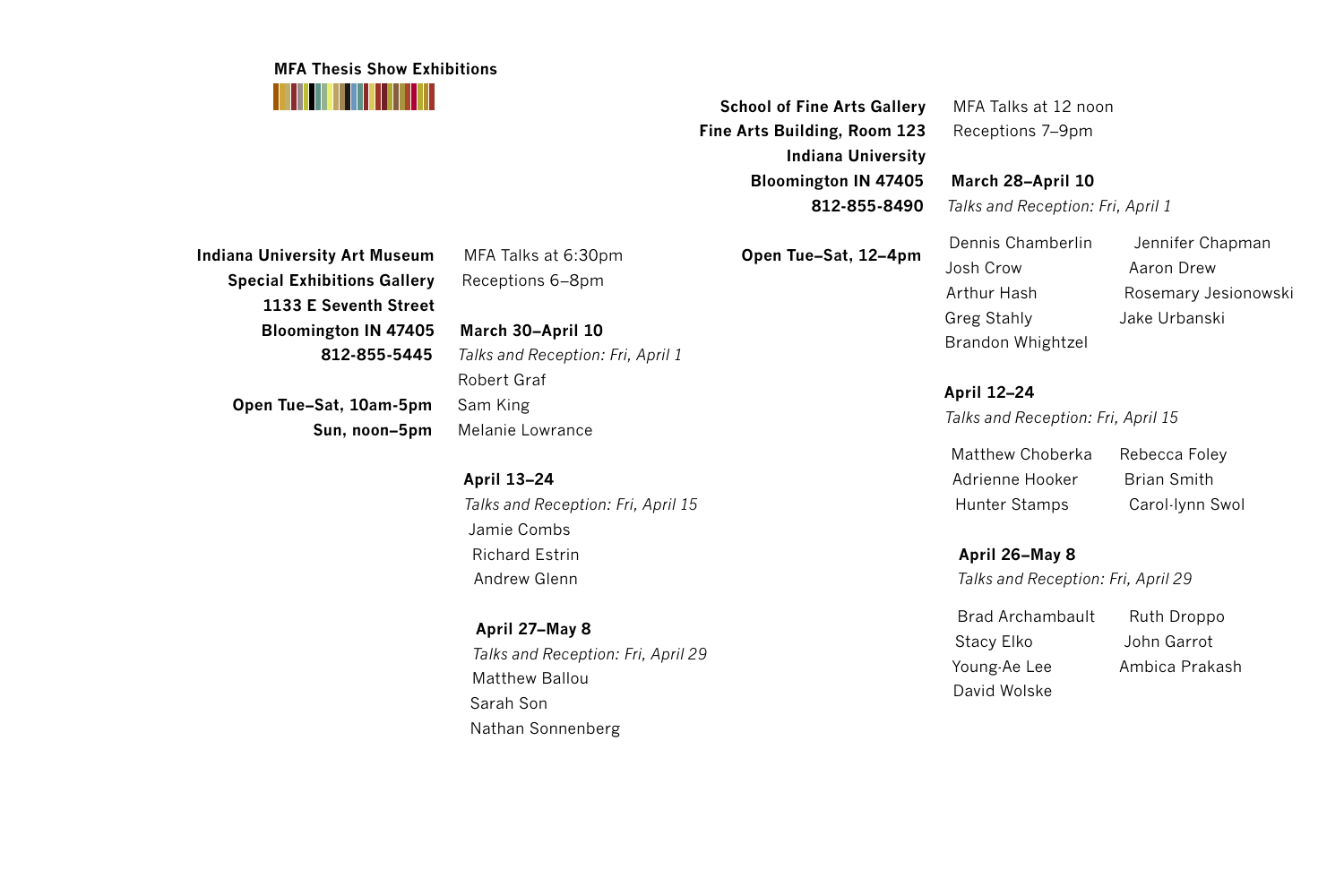Without the support and encouragement of many people, Ξ ▋ this project would never have been realized. The Fine Arts Graduate Association would like to give particular thanks to:

John V. Beck Kristin Brand Edward Estrin Harriet Estrin Rick Estrin Friends of Art The Fine Arts Student Association Barry Gealt The Graduating MFAs Tim Kennedy Randy Long Melanie Lowrance Martha MacLeish Eve Mansdorf Colleen McKenna Galo Moncayo Christine Mugnolo Pygmalion's Art Supply Tom Rhea Georgia Strange Stephanie and Caleb Weintraub Nathan Walton The School of Fine Arts Ceramics Fundamentals Graphic Design Metalsmithing and Jewelry Design N110 Painting Photography Sculpture Printed by Indiana University Printing Services